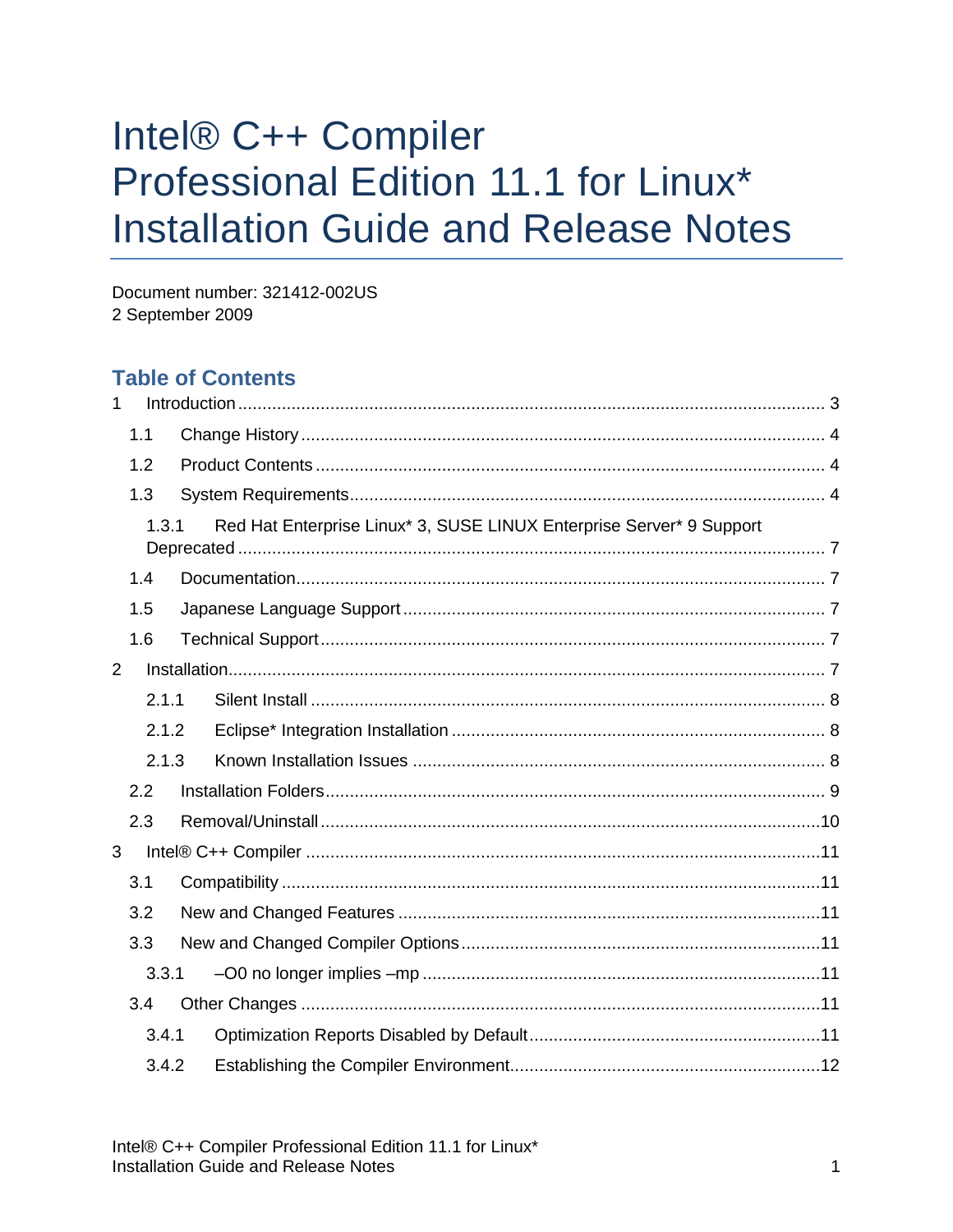|                |                | 3.4.3 | Instruction Set Default Changed to Require Intel® Streaming SIMD Extensions 2 |  |
|----------------|----------------|-------|-------------------------------------------------------------------------------|--|
|                |                | 3.4.4 |                                                                               |  |
|                | 3.4.5<br>3.4.6 |       |                                                                               |  |
|                |                |       | Sampling-based Profile Guided Optimization Feature Removed13                  |  |
|                | 3.5            |       |                                                                               |  |
|                | 3.6            |       |                                                                               |  |
|                |                | 3.6.1 |                                                                               |  |
| 3.6.2          |                |       |                                                                               |  |
|                |                | 3.6.3 |                                                                               |  |
|                |                | 3.6.4 | Certain Intel® AVX Architecture Instructions and Intrinsics Removed14         |  |
| $\overline{4}$ |                |       |                                                                               |  |
|                | 4.1            |       |                                                                               |  |
|                | 4.2            |       |                                                                               |  |
|                | 4.3            |       |                                                                               |  |
|                | 4.4            |       |                                                                               |  |
|                |                | 4.4.1 |                                                                               |  |
|                |                | 4.4.2 |                                                                               |  |
|                | 4.5            |       |                                                                               |  |
|                |                | 4.5.1 |                                                                               |  |
|                |                | 4.5.2 |                                                                               |  |
|                |                | 4.5.3 |                                                                               |  |
|                |                | 4.5.4 |                                                                               |  |
|                |                | 4.5.5 |                                                                               |  |
|                |                | 4.5.6 |                                                                               |  |
| 4.5.7          |                |       |                                                                               |  |
|                |                | 4.5.8 |                                                                               |  |
|                |                | 4.5.9 |                                                                               |  |
| 5              |                |       |                                                                               |  |
|                | 5.1            |       |                                                                               |  |
|                |                | 5.1.1 |                                                                               |  |
|                |                | 5.1.2 |                                                                               |  |
|                |                | 5.1.3 |                                                                               |  |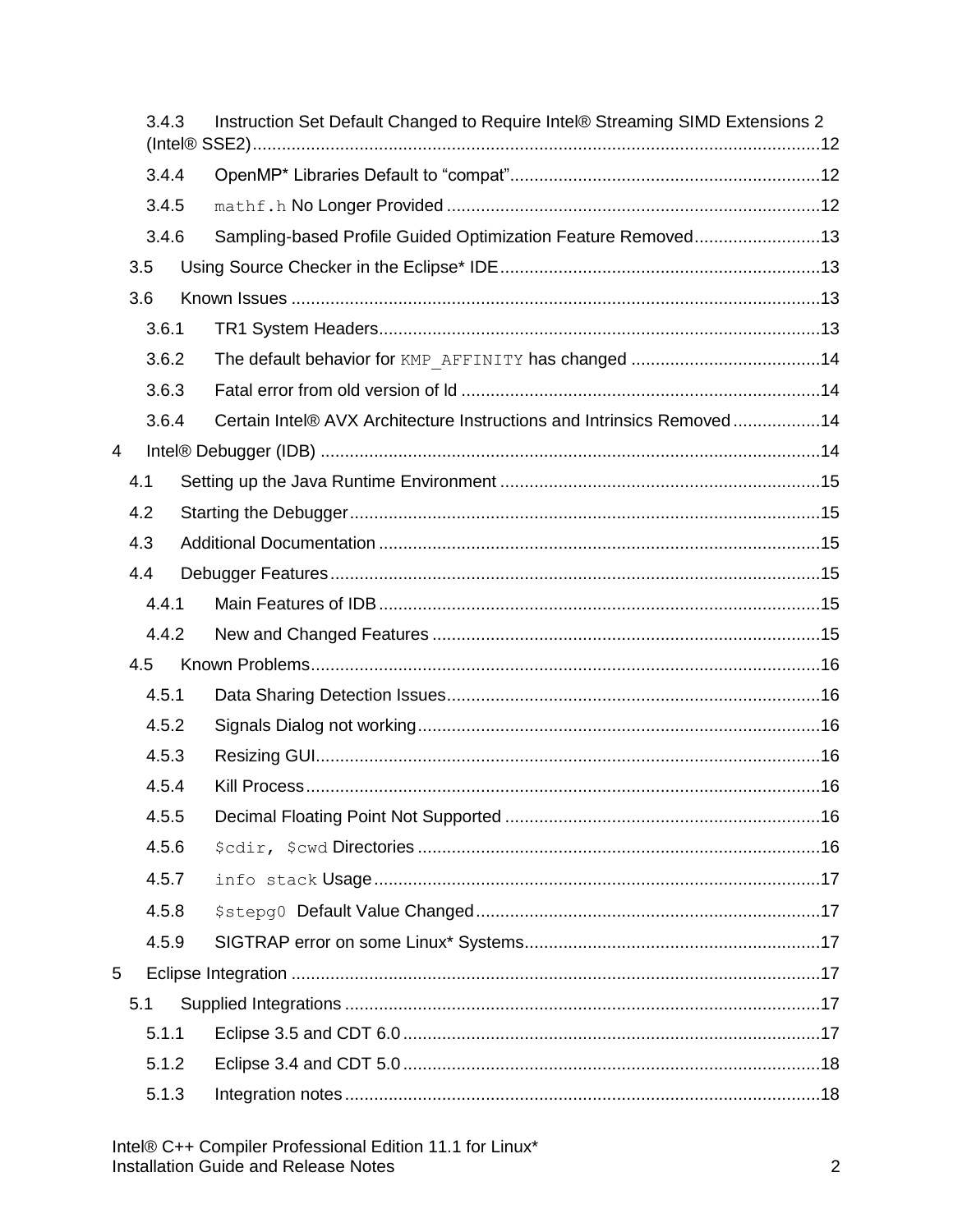|                | 5.2   |  | How to Install the Intel C++ Eclipse Product Extension in Your Eclipse Platform 18 |  |  |  |  |  |
|----------------|-------|--|------------------------------------------------------------------------------------|--|--|--|--|--|
|                | 5.2.1 |  |                                                                                    |  |  |  |  |  |
|                | 5.2.2 |  |                                                                                    |  |  |  |  |  |
|                | 5.3   |  |                                                                                    |  |  |  |  |  |
|                | 5.3.1 |  |                                                                                    |  |  |  |  |  |
|                | 5.3.2 |  |                                                                                    |  |  |  |  |  |
|                | 5.3.3 |  |                                                                                    |  |  |  |  |  |
|                | 5.4   |  | Launching Eclipse for Development with the Intel C++ Compiler 20                   |  |  |  |  |  |
|                | 5.5   |  |                                                                                    |  |  |  |  |  |
|                | 5.6   |  |                                                                                    |  |  |  |  |  |
| 6              |       |  |                                                                                    |  |  |  |  |  |
|                | 6.1   |  |                                                                                    |  |  |  |  |  |
|                | 6.2   |  |                                                                                    |  |  |  |  |  |
|                | 6.3   |  | Intel® IPP Cryptography Libraries are Available as a Separate Download22           |  |  |  |  |  |
|                | 6.4   |  |                                                                                    |  |  |  |  |  |
| $\overline{7}$ |       |  |                                                                                    |  |  |  |  |  |
|                | 7.1   |  |                                                                                    |  |  |  |  |  |
|                | 7.1.1 |  |                                                                                    |  |  |  |  |  |
|                | 7.1.2 |  |                                                                                    |  |  |  |  |  |
|                | 7.1.3 |  |                                                                                    |  |  |  |  |  |
|                | 7.2   |  |                                                                                    |  |  |  |  |  |
|                | 7.3   |  |                                                                                    |  |  |  |  |  |
|                | 7.4   |  |                                                                                    |  |  |  |  |  |
| 8              |       |  |                                                                                    |  |  |  |  |  |
| 9              |       |  |                                                                                    |  |  |  |  |  |

# <span id="page-2-0"></span>**1 Introduction**

This document describes how to install the product, provides a summary of new and changed features and includes notes about features and problems not described in the product documentation.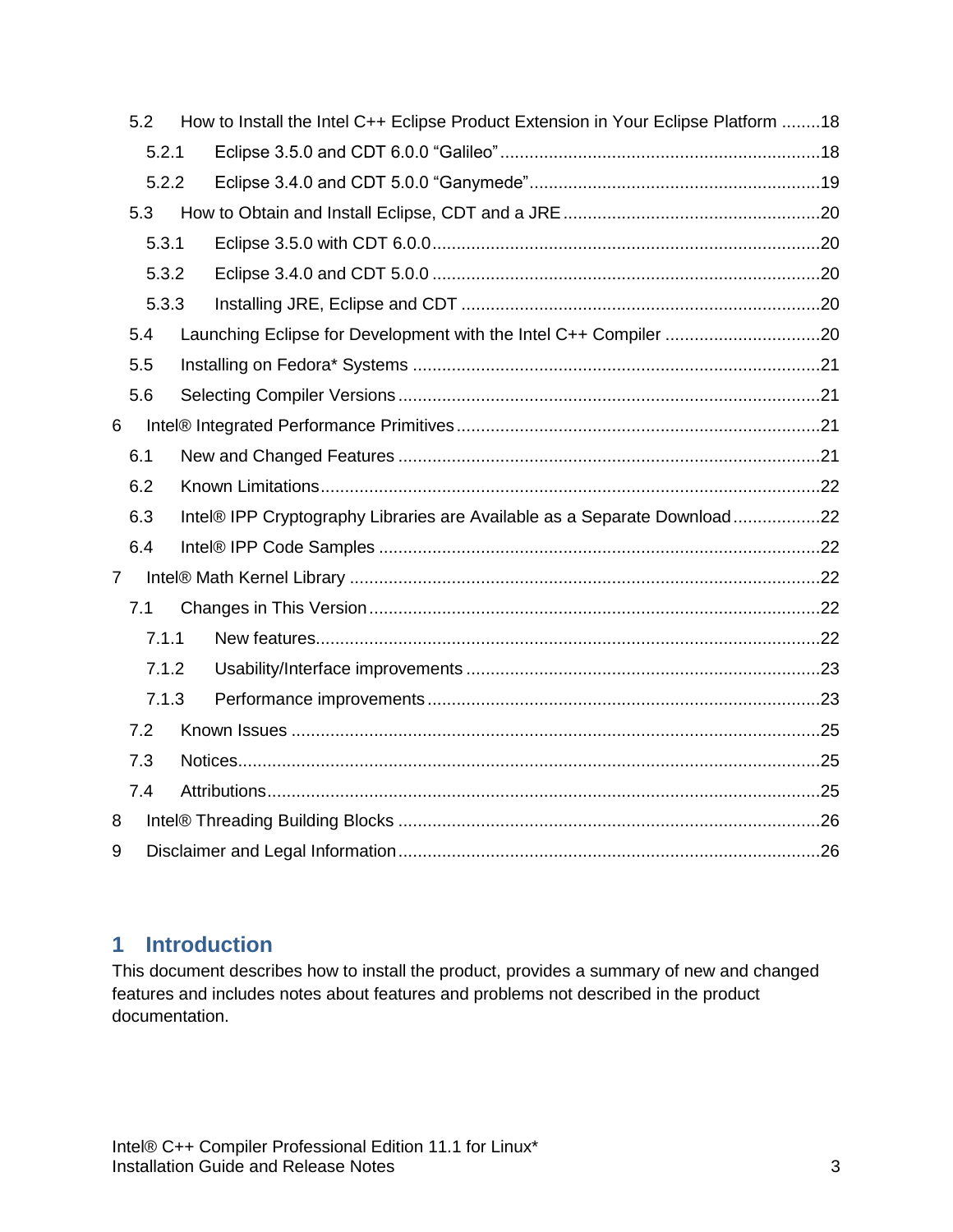# <span id="page-3-0"></span>**1.1 Change History**

This section highlights important changes in product updates. For a list of corrections to reported problems, please read the README. TXT file for each update that is available for download from the [Intel® Software Development Products Registration Center.](https://registrationcenter.intel.com/)

Update 2

- Ubuntu\* 9.04 now supported
- Note added about [non-RPM install forced on Fedora\\* 10.](#page-7-2)
- Note added about [new options](#page-10-3)  $-mk1$  and  $-xA VX$
- Note added about [removal of certain Intel® AVX architecture instructions and intrinsics](#page-13-2)
- Full support for Eclipse\* CDT 6.0 is now available
- Corrections to reported problems

Update 1

- Note added about [change in behavior of](#page-10-4)  $-00$
- Partial support for Eclipse CDT 6.0 added
- Corrections to reported problems

## <span id="page-3-1"></span>**1.2 Product Contents**

*Intel® C++ Compiler Professional Edition 11.1 for Linux\** includes the following components:

- Intel® C++ Compilers for building applications that run on IA-32, Intel® 64 and IA-64 architecture systems running the Linux\* operating system
- Intel® Debugger
- Intel® Assembler for IA-64 architecture applications
- Intel® Integrated Performance Primitives
- Intel® Math Kernel Library
- Intel® Threading Building Blocks
- Integration into the Eclipse\* development environment
- On-disk documentation

## <span id="page-3-2"></span>**1.3 System Requirements**

For an explanation of architecture names, see http://software.intel.com/en-us/articles/intelarchitecture-platform-terminology/

#### *Requirements to develop IA-32 architecture applications*

- A PC based on an IA-32 or Intel® 64 architecture processor supporting the Intel® Streaming SIMD Extensions 2 (Intel® SSE2) instructions (Intel® Pentium® 4 processor or later, or compatible non-Intel processor)
	- $\circ$  Development for a target different from the host may require optional library components to be installed from your Linux Distribution.
	- $\circ$  For the best experience, a multi-core or multi-processor system is recommended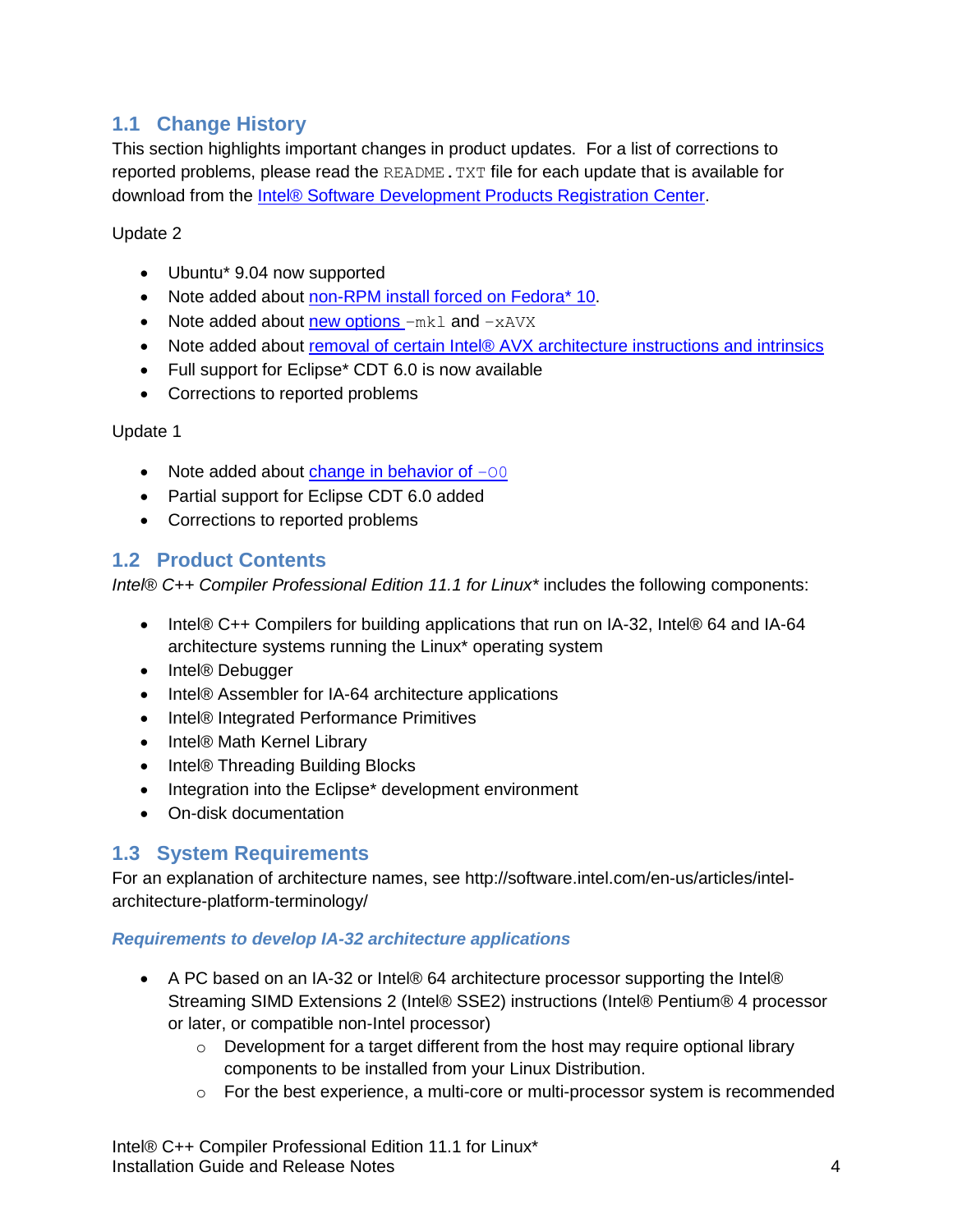- 1GB of RAM (2GB recommended)
- 3GB free disk space for all features
- One of the following Linux distributions (this is the list of distributions tested by Intel; other distributions may or may not work and are not recommended - please refer to the [Technical Support](#page-6-3) section if you have questions):
	- o Asianux\* 3.0
	- o Debian\* 4.0
	- o Fedora\* 10
	- o Red Hat Enterprise Linux\* 3, 4, 5
	- o SUSE LINUX Enterprise Server\* 9, 10, 11
	- o TurboLinux\* 11
	- o Ubuntu\* 9.04
- $\bullet$  Linux Developer tools component installed, including gcc,  $q++$  and related tools
- binutils 2.17.50 or later
- Linux component compat-libstdc++ providing libstdc++.so.5
- If developing on an Intel® 64 architecture system, some Linux distributions may require installation of one or more of the following additional Linux components: ia32-libs, lib32gcc1, lib32stdc++6, libc6-dev-i386, gcc-multilib

## *Requirements to Develop Intel® 64 Architecture Applications*

- A PC based on an Intel® 64 architecture processor (Intel® Pentium 4 processor or later, or compatible non-Intel processor)
	- $\circ$  For the best experience, a multi-core or multi-processor system is recommended
- 1GB of RAM (2GB recommended)
- 3GB free disk space for all features
- 100 MB of hard disk space for the virtual memory paging file. Be sure to use at least the minimum amount of virtual memory recommended for the installed distribution of Linux
- One of the following Linux distributions (this is the list of distributions tested by Intel; other distributions may or may not work and are not recommended - please refer to the [Technical Support](#page-6-3) section if you have questions):
	- o Asianux\* 3.0
	- o Debian\* 4.0
	- o Fedora\* 10
	- o Red Hat Enterprise Linux\* 3, 4, 5
	- o SGI ProPack\* 5
	- o SUSE LINUX Enterprise Server\* 9, 10, 11
	- o TurboLinux\* 11
	- o Ubuntu\* 9.04
- $\bullet$  Linux Developer tools component installed, including gcc,  $q++$  and related tools
- binutils 2.17.50 or later
- Linux component compat-libstdc++ providing libstdc++.so.5
- Linux component containing 32-bit libraries (may be called ia32-libs)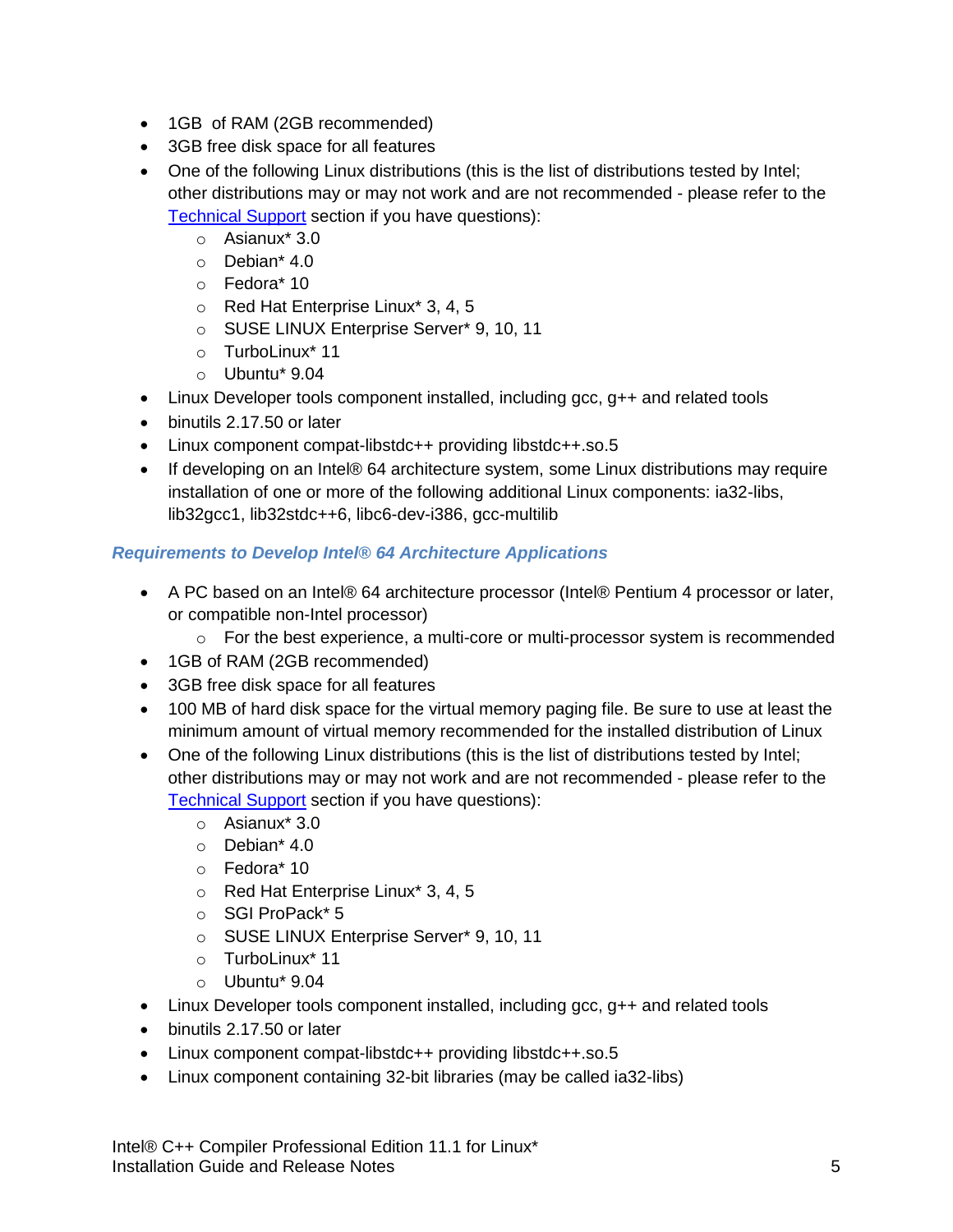#### *Requirements to Develop IA-64 Architecture Applications*

- A system based on an IA-64 architecture processor (Intel® Itanium®)
- 1GB of RAM (2 GB recommended).
- 3GB free disk space for all features
- One of the following Linux distributions (this is the list of distributions tested by Intel; other distributions may or may not work and are not recommended - please refer to the [Technical Support](#page-6-3) section if you have questions):
	- o Asianux\* 3.0
	- o Debian\* 4.0
	- o Red Hat Enterprise Linux\* 3, 4, 5
	- o SUSE LINUX Enterprise Server\* 9, 10, 11
	- o TurboLinux\* 11
	- o Ubuntu\* 9.04
- $\bullet$  Linux Developer tools component installed, including gcc,  $q++$  and related tools
- binutils 2.17.50 or later
- Linux component compat-libstdc++ providing libstdc++.so.5

#### *Additional Requirements to use the Graphical User Interface of the Intel® Debugger*

- IA-32 architecture system or Intel® 64 architecture system
- Java\* Runtime Environment (JRE) 5.0 (also called 1.5) or 6.0 (1.6)
	- $\circ$  A 32-bit JRE must be used on an IA-32 architecture system and a 64-bit JRE must be used on an Intel® 64 architecture system

#### *Additional Requirements to use Eclipse\* Integration*

- IA-32 architecture system or Intel® 64 architecture system
- $\bullet$  Eclipse\* 3.5.x or 3.4.x
- Eclipse C/C++ Development Tools (CDT) 6.0.x or 5.0.x
- $\bullet$  Java Run-Time Environment 5.0 (1.5) or 6.0 (1.6)

#### **Notes**

- The Intel compilers are tested with a number of different Linux distributions, with different versions of gcc. Some Linux distributions may contain header files different from those we have tested, which may cause problems. The version of glibc you use must be consistent with the version of gcc in use. For best results, use only the gcc versions as supplied with distributions listed above.
- Compiling very large source files (several thousands of lines) using advanced optimizations such as  $-03$ ,  $-1po$  and  $-open$ , may require substantially larger amounts of RAM.
- The above lists of processor model names are not exhaustive other processor models correctly supporting the same instruction set as those listed are expected to work.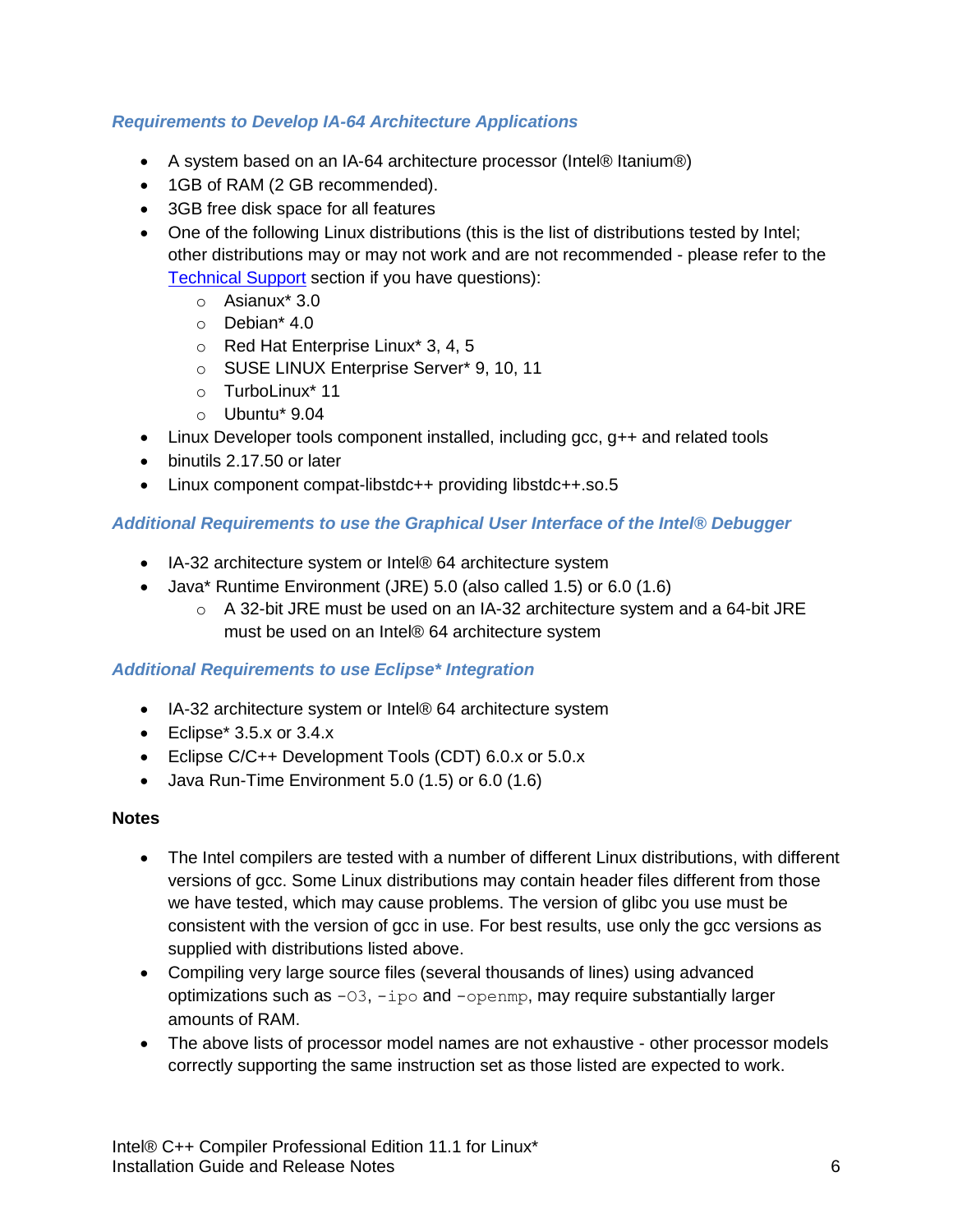Please refer to the *Technical Support* section if you have questions regarding a specific processor model

 Some optimization options have restrictions regarding the processor type on which the application is run. Please see the documentation of these options for more information.

## <span id="page-6-0"></span>**1.3.1 Red Hat Enterprise Linux\* 3, SUSE LINUX Enterprise Server\* 9 Support Deprecated**

In a future major release of Intel C++ Compiler, support will be removed for installation and use on Red Hat Enterprise Linux 3 and SUSE LINUX Enterprise Server 9. Intel recommends migrating to a newer version of these operating systems.

## <span id="page-6-1"></span>**1.4 Documentation**

Product documentation can be found in the Documentation folder as shown under Installation [Folders.](#page-8-0)

# <span id="page-6-2"></span>**1.5 Japanese Language Support**

Intel compilers provide support for Japanese language users. Error messages, visual development environment dialogs and some documentation are provided in Japanese in addition to English. By default, the language of error messages and dialogs matches that of your operating system language selection. Japanese-language documentation can be found in the ja\_JP subdirectory for documentation and samples.

If you wish to use Japanese-language support on an English-language operating system, or English-language support on a Japanese-language operating system, you will find instructions at http://software.intel.com/en-us/articles/changing-language-setting-to-see-english-on-ajapanese-os-environment-or-vice-versa-on-linux/

# <span id="page-6-3"></span>**1.6 Technical Support**

Register your license at the [Intel® Software Development Products Registration Center.](https://registrationcenter.intel.com/) Registration entitles you to free technical support, product updates and upgrades for the duration of the support term.

For information about how to find Technical Support, Product Updates, User Forums, FAQs, tips and tricks, and other support information, please visit: <http://www.intel.com/software/products/support/>

**Note**: If your distributor provides technical support for this product, please contact them for support rather than Intel.

# <span id="page-6-4"></span>**2 Installation**

If you are installing the product for the first time, please be sure to have the product serial number available as you will be asked for it during installation. A valid license is required for installation and use.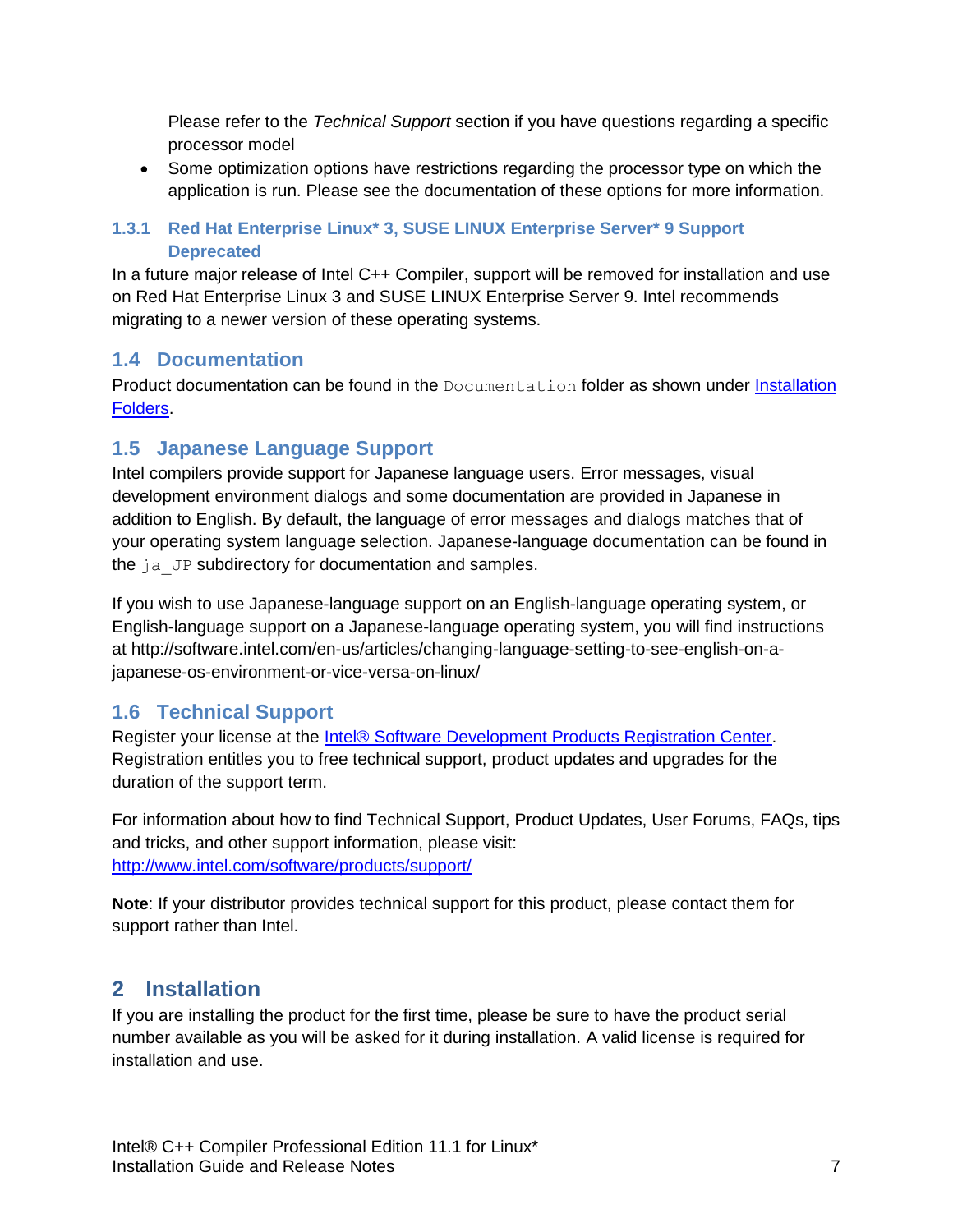If you received your product on DVD, mount the DVD, change the directory  $(cd)$  to the toplevel directory of the mounted DVD and begin the installation using the command:

./install.sh

If you received the product as a downloadable file, first unpack it into a writeable directory of your choice using the command:

tar –xzvf name-of-downloaded-file

Then change the directory  $(cd)$  to the directory containing the unpacked files and begin the installation using the command:

./install.sh

Follow the prompts to complete installation.

#### <span id="page-7-0"></span>**2.1.1 Silent Install**

For information on automated or "silent" install capability, please see http://software.intel.com/en-us/articles/intel-compilers-for-linux-silent-installation-guide/

<span id="page-7-1"></span>**2.1.2 Eclipse\* Integration Installation**

Please refer to the [section below on Eclipse Integration](#page-16-3)

#### <span id="page-7-2"></span>**2.1.3 Known Installation Issues**

- If you have enabled the Security-Enhanced Linux (SELinux) feature of your Linux distribution, you must change the SELINUX mode to permissive before installing the Intel C++ Compiler. Please see the documentation for your Linux distribution for details. After installation is complete, you may reset the SELINUX mode to its previous value.
- On some versions of Linux, auto-mounted devices do not have the "exec" permission and therefore running the installation script directly from the DVD will result in an error such as:

bash: ./install.sh: /bin/bash: bad interpreter: Permission denied

If you see this error, remount the DVD with exec permission, for example:

mount /media/<dvd\_label> -o remount,exec

and then try the installation again.

- On Fedora\* 10 systems, the compiler forces a non-RPM install because some versions of Fedora 10 contain a defective  $r_{\text{pm}}$  utility that prevents the Intel® compiler from installing properly.
- The version 11.1 product is fully supported on Ubuntu 9.04 IA-32 and Intel® 64 architecture systems. Due to a restriction in the licensing software, however, it is not possible to use the Trial License feature when evaluating IA-32 components on an Intel® 64 architecture system with Ubuntu 9.04*.* Earlier versions of Ubuntu, not officially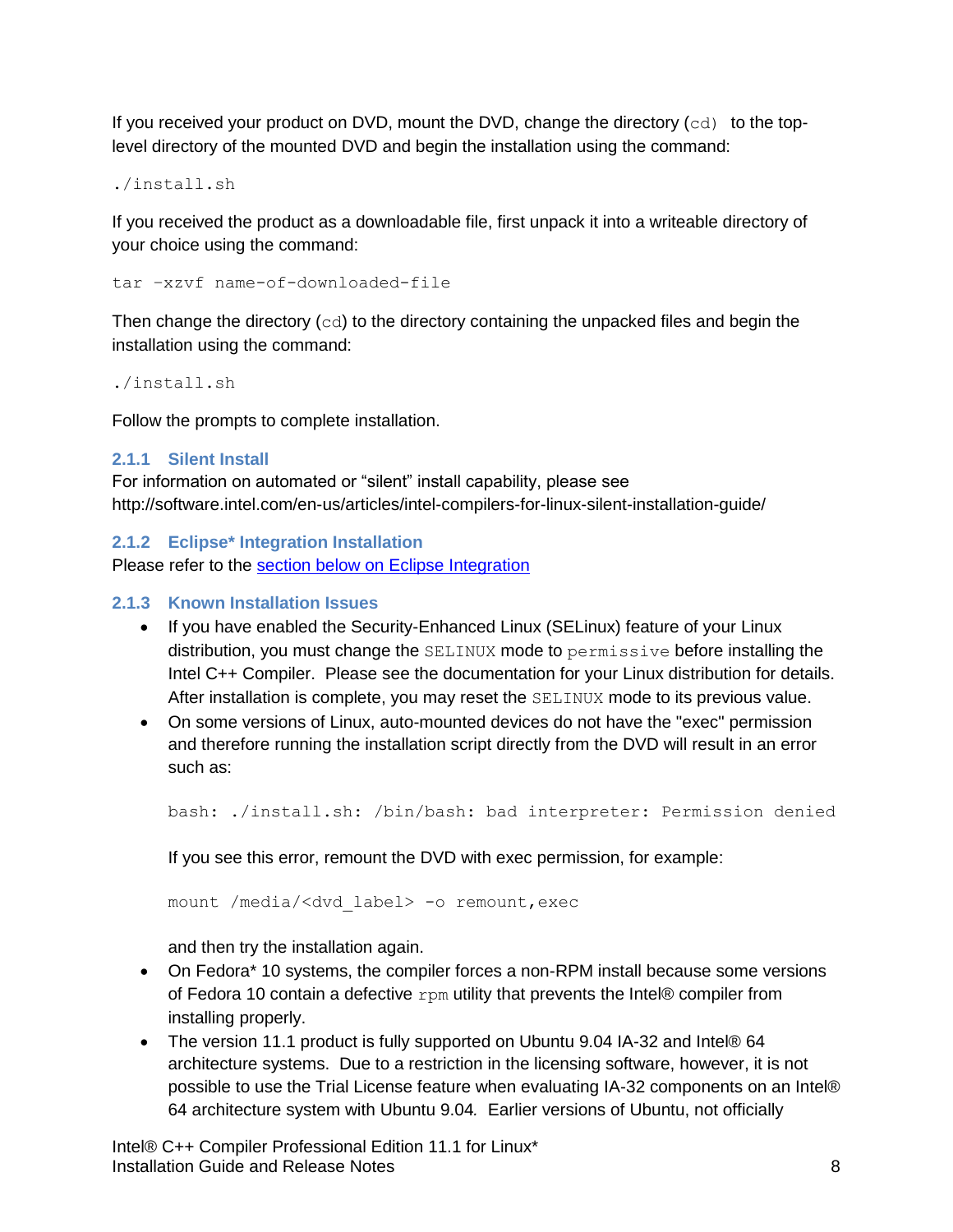supported by this release of software, may have similar problems. This affects using a Trial License only. Use of serial numbers, license files, floating licenses or other license manager operations, and off-line activation (with serial numbers) is not affected. If you need to evaluate IA-32 components of the version 11.1 product on an Intel® 64 architecture Ubuntu system, please visit the Intel Software Evaluation Center (http://www.intel.com/cd/software/products/asmo-na/eng/download/eval/) to obtain an evaluation serial number.

## <span id="page-8-0"></span>**2.2 Installation Folders**

The arrangement of installation folders is shown in the diagram below. Not all folders will be present in a given installation.

- <install-dir>/Compiler/11.1/*xxx*/
	- o bin
		- $\blacksquare$  ia32
		- lacksquare 164
		- $\blacksquare$  ia64
		- o include
			- $\blacksquare$  ia32
			- **·** intel64
			- $\blacksquare$  ia64
		- o perf\_headers
	- o substitute\_headers
	- o lib
		- $\blacksquare$  ia32
		- lacksquare 164
		- $\blacksquare$  ia64
	- o eclipse\_support
	- o idb
		- **•** eclipse support
		- qui
		- $\blacksquare$  ia32
		- $\blacksquare$  ia64
		- **I** intel64
		- $\blacksquare$  lib
		- **•** third party
	- o ipp
		- $=$  em64t
		- $\blacksquare$  ia32
		- $\blacksquare$  ia64
	- o mkl
		- **•** benchmarks
		- examples
		- **·** include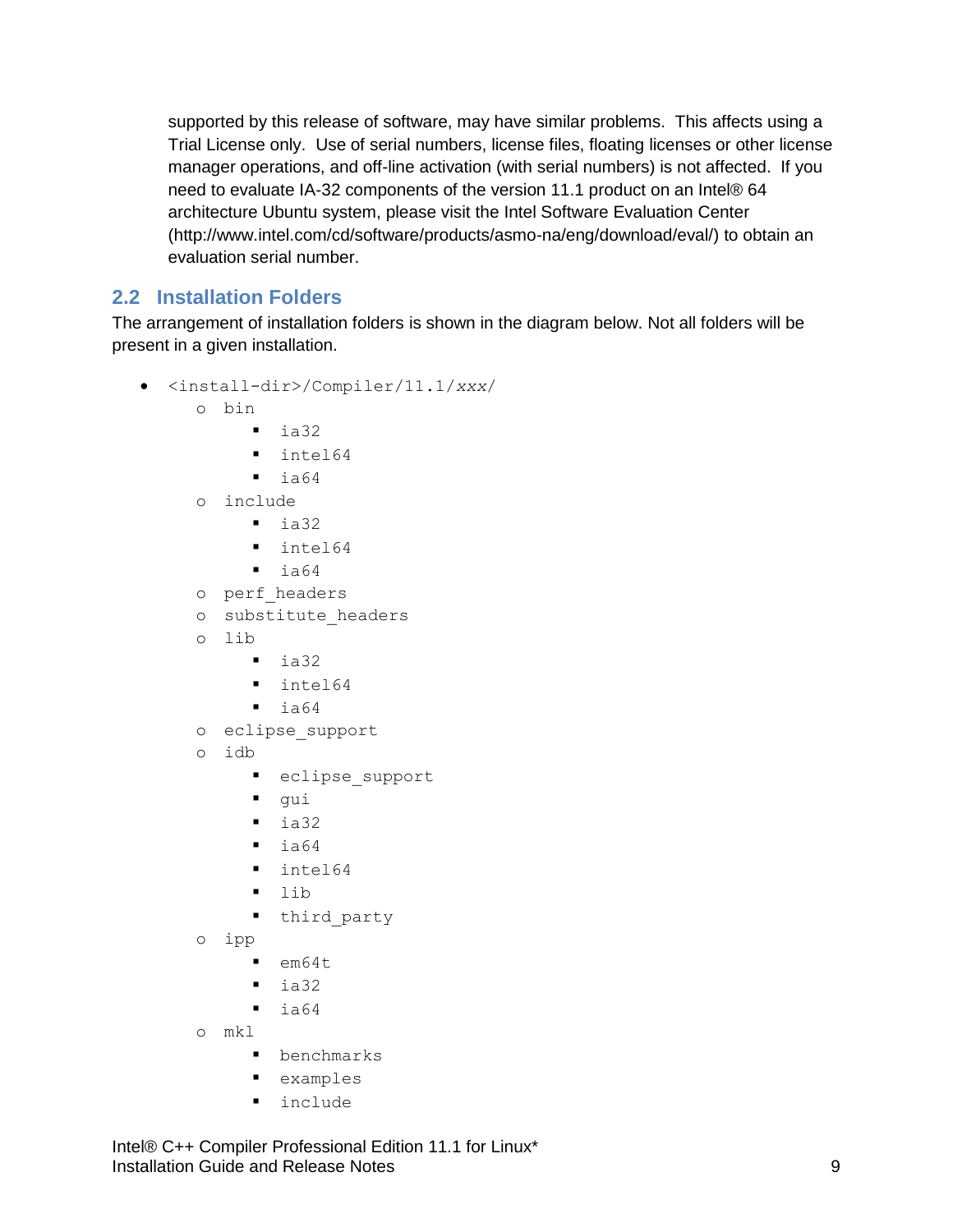- **·** interfaces
- $\blacksquare$  lib
- **tests**
- **tools**
- o tbb
	- bin
	- $=$  em64t
	- examples
	- $\blacksquare$  ia32
	- **·** include
	- $\blacksquare$  itanium
	- $\blacksquare$  lib
- o Documentation
- o man
- o Samples

Where  $\langle$ install-dir> is the installation directory (default for system-wide installation is /opt/intel) and *xxx* is the three-digit update number and the folders under bin, include and lib are used as follows:

- ia32: Files used to build applications that run on IA-32
- intel64: Files used to build applications that run on Intel® 64
- ia64: Files used to build applications that run on IA-64

If you have both the Intel C++ and Intel Fortran compilers installed, they will share folders for a given version.

## <span id="page-9-0"></span>**2.3 Removal/Uninstall**

Removing (uninstalling) the product should be done by the same user who installed it (root or a non-root user). If sudo was used to install, it must be used to uninstall as well. It is not possible to remove the compiler while leaving any of the performance library or Eclipse\* integration components installed.

- 1. Open a terminal window and set default  $(cd)$  to any folder outside  $\langle$ install-dir>
- 2. Type the command: <install-dir>/bin/ia32/uninstall\_cproc.sh (substitute intel64 or ia64 for ia32 as desired)
- 3. Follow the prompts
- 4. Repeat steps 2 and 3 to remove additional platforms or versions

If you have the same-numbered version of Intel® Fortran Compiler installed, it may also be removed. If you have added the Intel C++ Eclipse integration to an instance of Eclipse in your environment, you will need to update your Eclipse configuration by removing the Intel integration extension site from your Eclipse configuration.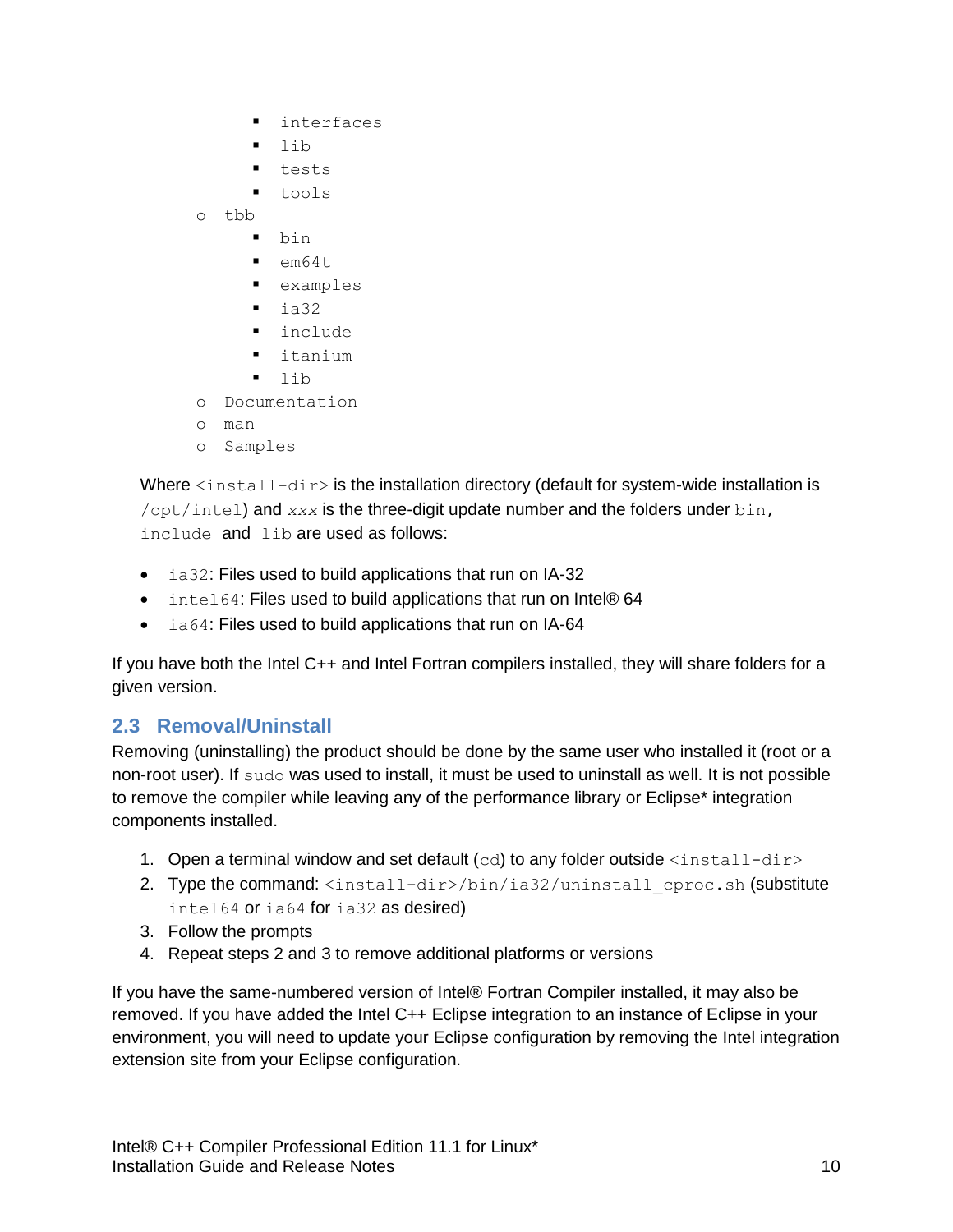# <span id="page-10-0"></span>**3 Intel® C++ Compiler**

This section summarizes changes, new features and late-breaking news about the Intel C++ Compiler.

# <span id="page-10-1"></span>**3.1 Compatibility**

In version 11.0, the IA-32 architecture default for code generation changed to assume that Intel® Streaming SIMD Extensions 2 (Intel® SSE2) instructions are supported by the processor on which the application is run. [See below](#page-11-1) for more information.

## <span id="page-10-2"></span>**3.2 New and Changed Features**

Please refer to the compiler documentation for details

- Additional features from C++0x
- C++ lambda functions
- Language extensions for parallel execution
- Asynchronous I/O extensions
- Decimal floating point
- #pragma vector\_nontemporal
- #pragma unroll\_and\_jam
- valarray implementation using IPP option

## <span id="page-10-3"></span>**3.3 New and Changed Compiler Options**

- -diag-enable sc-include
- -diag-enable sc-parallel
- $\bullet$  -mkl[=lib]
- $\bullet$  -xAVX

For a list of deprecated compiler options, see the Compiler Options section of the documentation.

#### <span id="page-10-4"></span>**3.3.1 –O0 no longer implies –mp**

In version 11.1, the  $-00$  option for disabling optimizations no longer implies  $-mp$  for maximizing floating-point precision. The -mp switch is deprecated; Intel recommends using an explicit  $-f_{p-model}$  option for applications that are sensitive to floating-point precision changes.

## <span id="page-10-5"></span>**3.4 Other Changes**

#### <span id="page-10-6"></span>**3.4.1 Optimization Reports Disabled by Default**

As of version 11.1, the compiler no longer issues, by default, optimization report messages regarding vectorization, automatic parallelization and OpenMP threaded loops. If you wish to see these messages you must request them by

specifying -diag-enable vec, -diag-enable par and/or -diag-enable openmp, or by using -vec-report, -par-report and/or -openmp-report.

Also, as of version 11.1, optimization report messages are sent to stderr and not stdout.

Intel® C++ Compiler Professional Edition 11.1 for Linux\* **Installation Guide and Release Notes 11 and 2008 12:00 12:00 12:00 12:00 14:00 14:00 14:00 14:00 14:00 14:00 14:00 14:00 14:00 14:00 14:00 14:00 14:00 14:00 14:00 14:00 14:00 14:00 14:00 14:00 14:00 14:00 14:00 14:00 14:0**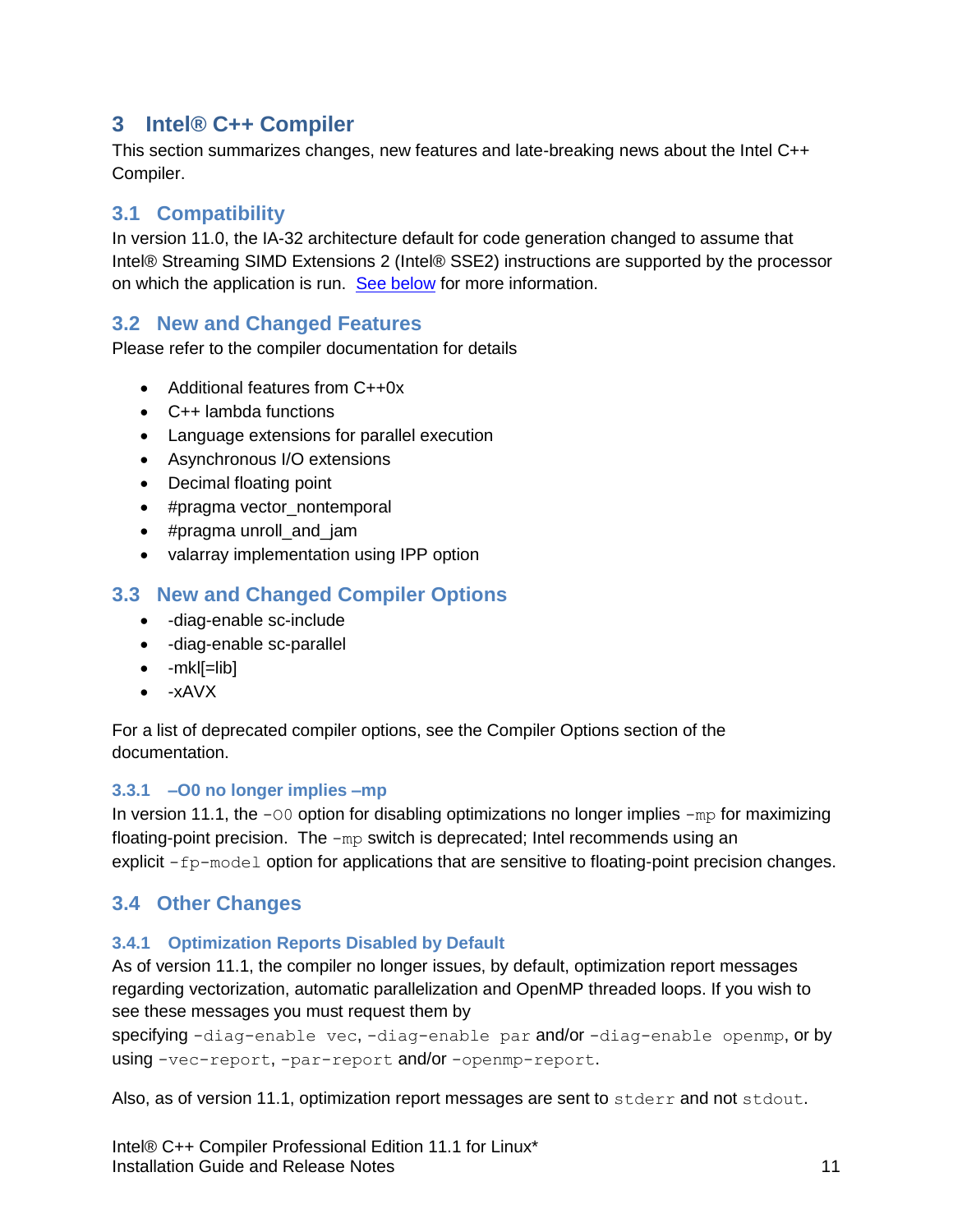#### <span id="page-11-0"></span>**3.4.2 Establishing the Compiler Environment**

The iccvars.sh (iccvars.csh) script, used to set up the command-line build environment, has changed. In previous versions, you chose the target platform by selecting either the  $cc$  or cce directory root. In version 11.x, there is one version of these scripts and they now take an argument to select the target platform.

The command takes the form:

source <install-dir>/Compiler/11.1/*xxx*/bin/iccvars.sh *argument*

Where <install-dir> is the installation directory (default for system-wide installation is /opt/intel) and *xxx* is the update number and *argument* is one of ia32, intel64, ia64 as described above under [Installation Folders.](#page-8-0) Establishing the compiler environment also establishes the Intel® Debugger (idb) environment.

#### <span id="page-11-1"></span>**3.4.3 Instruction Set Default Changed to Require Intel® Streaming SIMD Extensions 2 (Intel® SSE2)**

When compiling for the IA-32 architecture,  $-msse2$  (formerly  $-xw$ ) is the default as of version 11.0. Programs built with  $-msse2$  in effect require that they be run on a processor that supports the Intel® Streaming SIMD Extensions 2 (Intel® SSE2), such as the Intel® Pentium® 4 processor and some non-Intel processors. No run-time check is made to ensure compatibility – if the program is run on an unsupported processor, an invalid instruction fault may occur. Note that this may change floating point results since the Intel® SSE instructions will be used instead of the x87 instructions and therefore computations will be done in the declared precision rather than sometimes a higher precision.

All Intel® 64 architecture processors support Intel® SSE2.

To specify the older default of generic IA-32, specify –mia32

#### <span id="page-11-2"></span>**3.4.4 OpenMP\* Libraries Default to "compat"**

In version 10.1, a new set of OpenMP libraries was added that allowed applications to use OpenMP\* code from both Intel and Microsoft compilers. These "compatibility" libraries can provide higher performance than the older "legacy" libraries. In version 11.x, the compatibility libraries are used by default for OpenMP applications, equivalent to  $\text{-openmp-lib} \text{ compact. If}$ you wish to use the older libraries, specify -openmp-lib legacy

The "legacy" libraries will be removed in a future release of the Intel compilers.

#### <span id="page-11-3"></span>**3.4.5 mathf.h No Longer Provided**

The header file mathf.h, used to define single-precision math library functions, has been removed from the product. If you were using this header file, please use mathimf.h instead.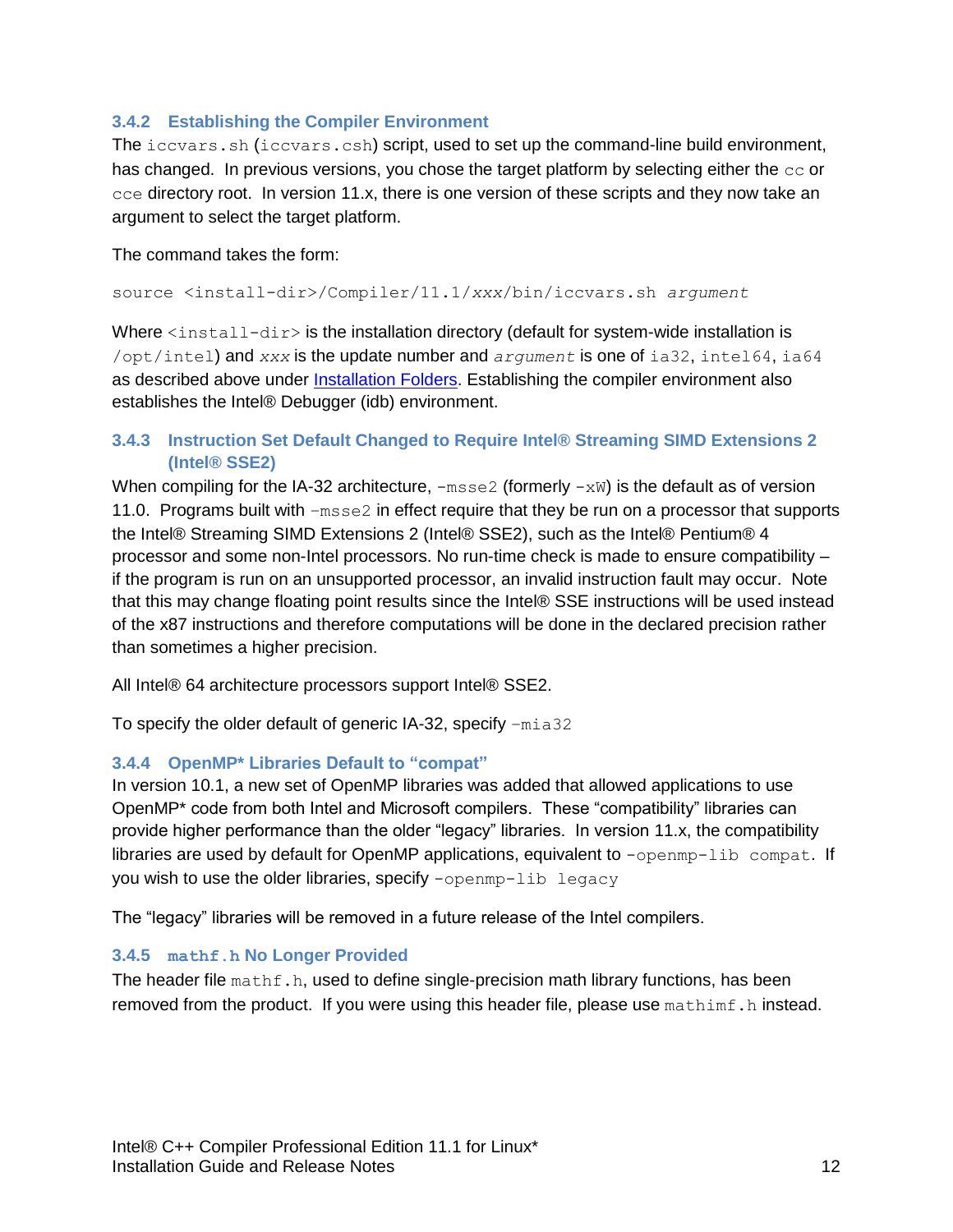#### <span id="page-12-0"></span>**3.4.6 Sampling-based Profile Guided Optimization Feature Removed**

The hardware sampling-based Profile-Guided Optimization feature is no longer provided. The -prof-gen-sampling and -ssp compiler options and the profrun and pronto tool executables have been removed. Instrumented Profile-Guided Optimization is still supported.

## <span id="page-12-1"></span>**3.5 Using Source Checker in the Eclipse\* IDE**

When Source Checker (formerly Static Verifier) support is enabled within the IDE, the customary final build target (e.g. an executable image) is not created. As such, we recommend that a separate "Source Checking" configuration be created, by cloning the existing Debug (development) configuration, for use when static verification is desired.

- Open the property pages for the project and select "C/C++ Build".
- Click the "Manage" button
- In the "Manage" dialog, click the "New" button to open the "Create configuration" dialog.
- Supply a name for the new configuration in the "Name" box.
- Supply a "Description" for the configuration if you want (optional).
- You can choose to "Copy settings from" a "Default configuration" or an "Existing configuration" by clicking the appropriate radio button and then selecting a configuration from the corresponding drop down menu.
- Click "O.K." to close the "Create configuration" dialog.
- Click "O.K." to close the "Manage" dialog (with your new configuration name selected).
- The property pages will now be displaying the settings for your new configuration and it is now the active build configuration.
- Navigate to the Intel compiler's Compilation Diagnostics properties. Use the "Level of Source Code Analysis", "Level of Source Code Parallelization Analysis" and "Analyze Included Files" properties to control source code analysis.

## <span id="page-12-2"></span>**3.6 Known Issues**

#### <span id="page-12-3"></span>**3.6.1 TR1 System Headers**

If you are using the TR1 (C++ Library Technical Report 1) system headers on a system with g++ version 4.3 or later installed, the Intel C/C++ compiler will give errors when it tries to compile the  $ltvpe$  traits> header file. This is because the Intel  $C/C++$  compiler does not yet support the C++0x feature called variadic templates. You will see these types of compilation errors:

```
../include/c++/4.3.0/tr1_impl/type_traits(170): error: expected an 
identifier
```

```
template<typename Res, typename... ArgTypes>
```

```
include/c++/4.3.0/tr1_impl/type_traits(171): error: expected a ")"
   struct __ is_function_helper<_ Res(_ArgTypes...)>
```
 $\wedge$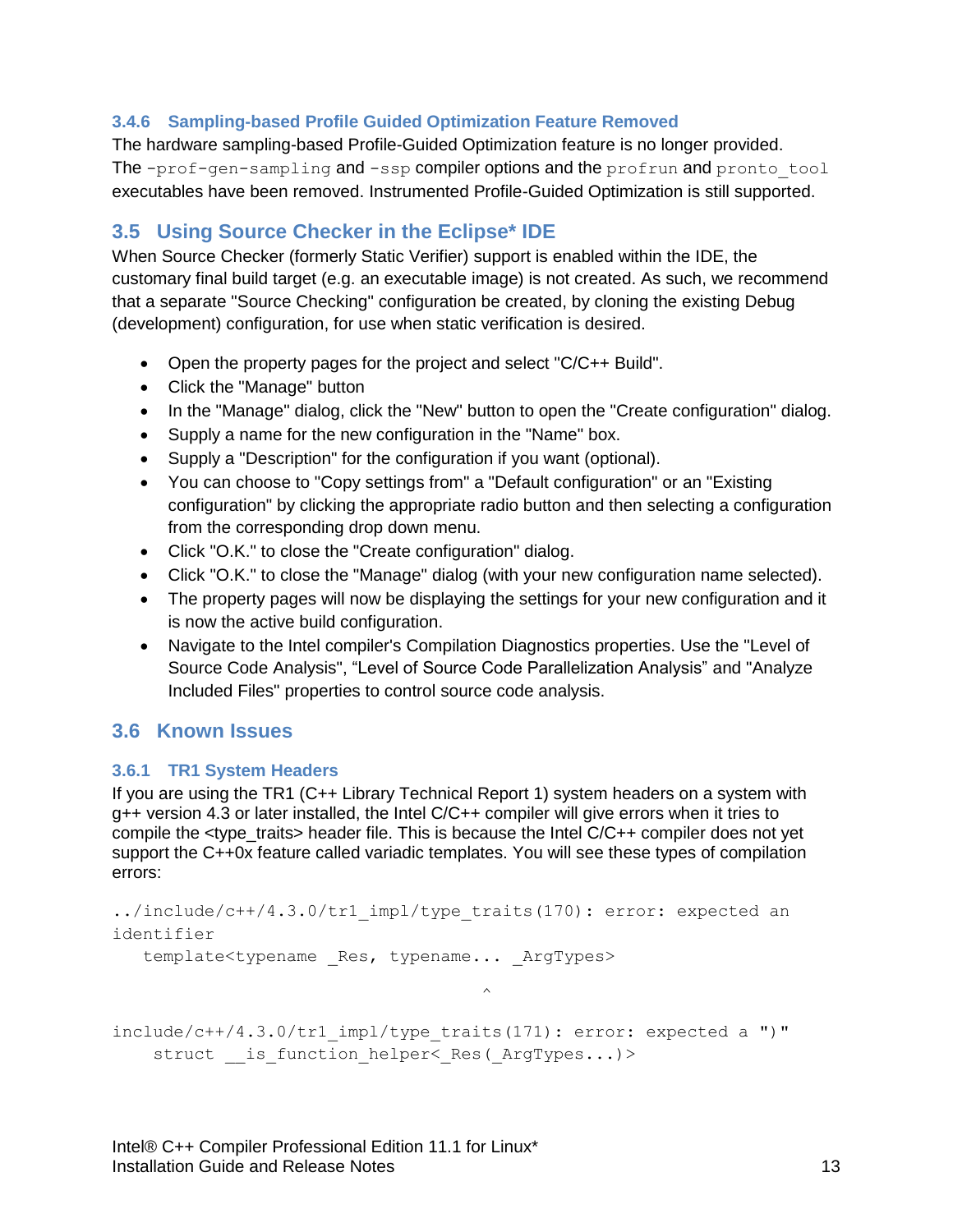There is no workaround, other than not using these headers or using an older version of the g++ compiler.

#### <span id="page-13-0"></span>**3.6.2 The default behavior for KMP\_AFFINITY has changed**

The thread affinity type of the KMP\_AFFINITY environment variable defaults to none (KMP\_AFFINITY=none). The behavior for KMP\_AFFINITY=none was changed in 10.1.015 or later, and in all 11.x compilers, such that the initialization thread creates a "full mask" of all the threads on the machine, and every thread binds to this mask at startup time. It was subsequently found that this change may interfere with other platform affinity mechanisms, for example, dplace() on SGI Altix machines. To resolve this issue, a new affinity type disabled was introduced in compiler 10.1.018, and in all 11.1 compilers (KMP\_AFFINITY=disabled). Setting KMP\_AFFINITY=disabled will prevent the OpenMP runtime library from making any affinity-related system calls.

#### <span id="page-13-1"></span>**3.6.3 Fatal error from old version of ld**

In some circumstances, linking of an application with the version 11.x compiler will fail with an Id internal error similar to the following:

ld: BFD 2.15.92.0.2 20040927 internal error, aborting at ../../bfd/reloc.c line 444 in bfd get reloc size ld: Please report this bug.

To resolve this, install a more recent version of binutils. 2.17.50 is the recommended minimum version.

#### <span id="page-13-2"></span>**3.6.4 Certain Intel® AVX Architecture Instructions and Intrinsics Removed**

The compiler does not support the VPERMIL2PD and VPERMIL2PS instructions in the assembler, and does not support the corresponding intrinsics  $mm256$  permute2 pd, mm\_permute2\_pd, mm256\_permute2\_ps, and \_mm\_permute2\_ps. These instructions and intrinsics were removed from the Intel® AVX architecture but not from the compiler documentation. For more information, please see http://software.intel.com/enus/blogs/2009/01/29/recent-intelr-avx-architectural-changes/

## <span id="page-13-3"></span>**4 Intel® Debugger (IDB)**

The following notes refer to the Graphical User Interface (GUI) available for the Intel® Debugger (IDB) when running on IA-32 and Intel® 64 architecture systems. In this version, the  $i$ db command invokes the GUI – to get the command-line interface, use  $\pm$ dbc.

On IA-64 architecture systems, the GUI is not available and the idb command invokes the command-line interface.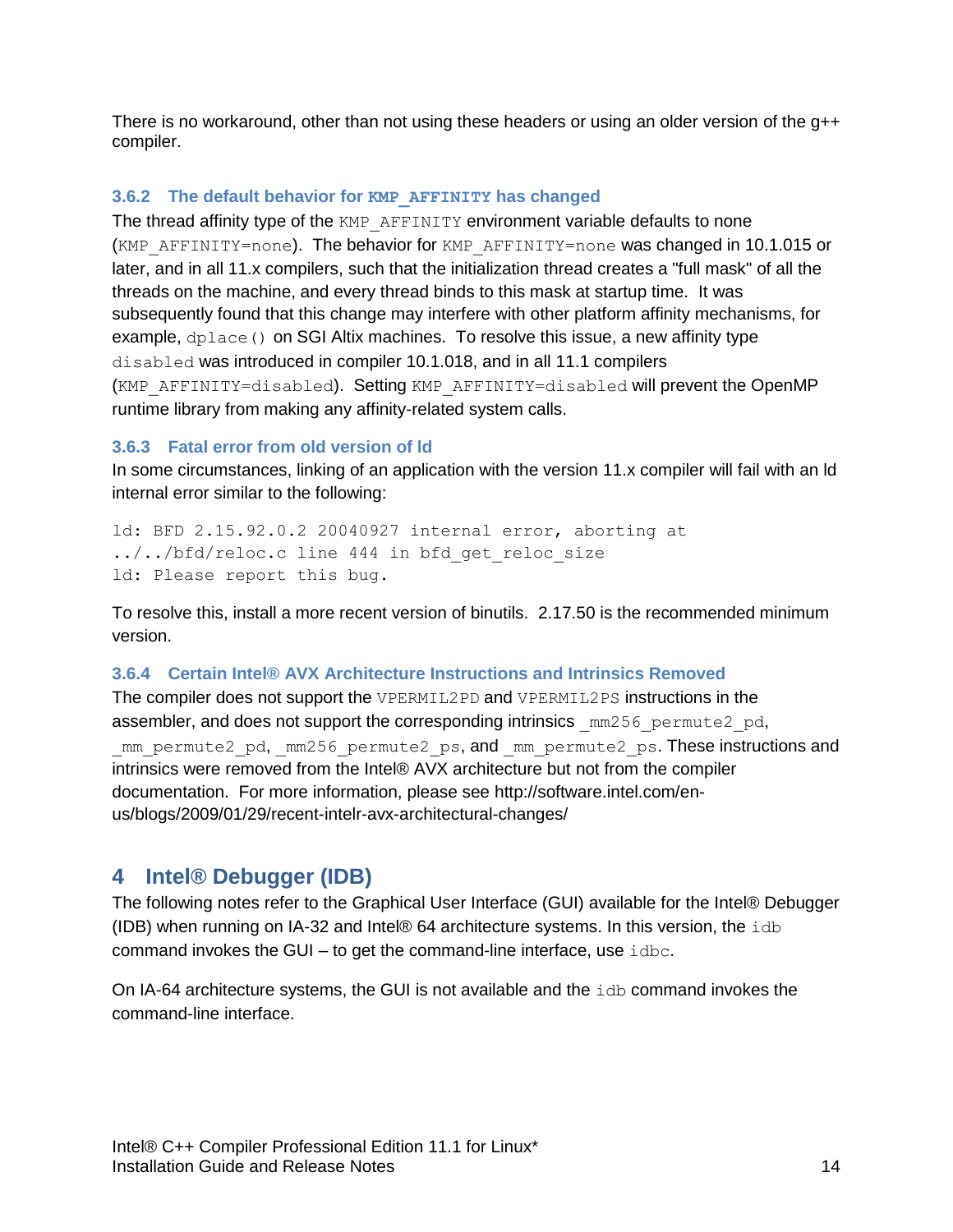## <span id="page-14-0"></span>**4.1 Setting up the Java Runtime Environment**

The Intel® IDB Debugger graphical environment is a Java application and requires a Java Runtime Environment (JRE) to execute. The debugger will run with a version 5.0 (also called 1.5) or 6.0 (1.6) JRE.

Install the JRE according to the JRE provider's instructions.

Finally you need to export the path to the JRE as follows:

export PATH=<path to JRE bin dir>:\$PATH

#### <span id="page-14-1"></span>**4.2 Starting the Debugger**

To start the debugger, first make sure that the compiler environment has been established as described at [Establishing the Compiler Environment.](#page-11-0) Then use the command:

idb

or

idbc

as desired.

Once the GUI is started and you see the console window, you're ready to start the debugging session.

Note: Make sure that the executable you want to debug is built with debug info and is an executable file. Change permissions if required, e.g. chmod  $+x$  <application bin file>

## <span id="page-14-2"></span>**4.3 Additional Documentation**

Online help titled *Intel® Compilers / Intel® Debugger Online Help* is accessible from the debugger graphical user interface as  $\text{He1p} > \text{He1p}$  Contents.

Context-sensitive help is also available in several debugger dialogs where a Help button is displayed.

## <span id="page-14-3"></span>**4.4 Debugger Features**

#### <span id="page-14-4"></span>**4.4.1 Main Features of IDB**

The debugger supports all features of the command line version of the Intel® IDB Debugger. Debugger functions can be called from within the debugger GUI or the GUI-command line. Please refer to the Known Limitations when using the graphical environment.

#### <span id="page-14-5"></span>**4.4.2 New and Changed Features**

- Debugger GUI for IA-32 and Intel® 64 architectures
- Parallel Execution Debug Support
- Session Concept
- Bitfield editor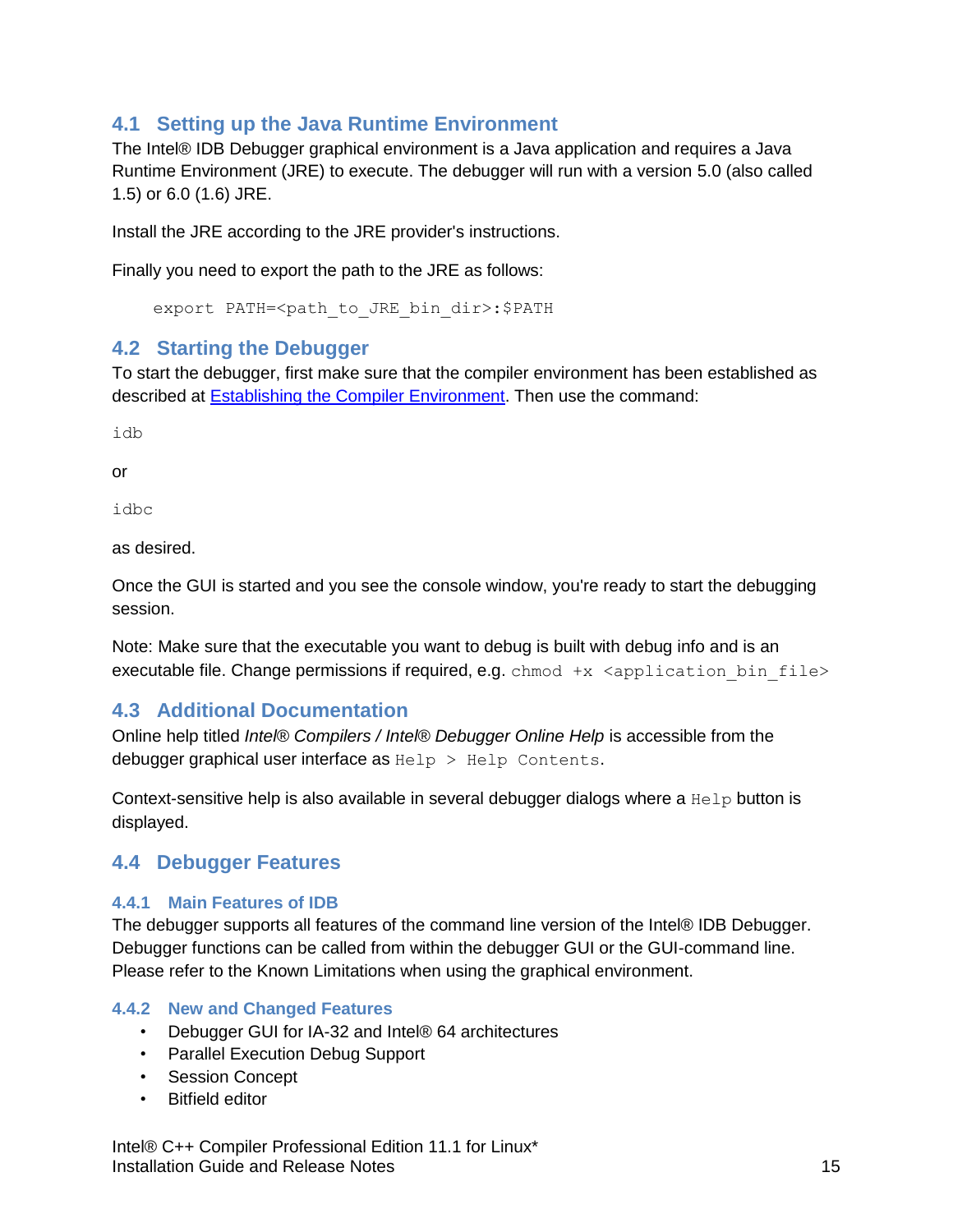- SIMD registers window
- OpenMP support
	- $\circ$  Information windows for Tasks, Barriers, Taskwaits, Locks, Teams and Task Spawn Tree
	- o Data sharing events and reentrancy call detection
	- o Debugging serialized code without recompilation
- Internationalization support

## <span id="page-15-0"></span>**4.5 Known Problems**

#### <span id="page-15-1"></span>**4.5.1 Data Sharing Detection Issues**

- When the Stop On Event icon is deactivated, or the Parallel  $>$  Stop on Event menu item is unchecked, data sharing events are not collected in the Data Sharing Events window. If you stop the debugger and open the Data Sharing Events window, you will see only the last event.
- When the Data Sharing Events window is closed and reopened, a new Analysis Run Node will be displayed that duplicates recent events.
- When the Data Sharing Events window is closed during data sharing detection, only the last event is displayed when the window is reopened after detection.

## <span id="page-15-2"></span>**4.5.2 Signals Dialog not working**

The Signals dialog accessible via the GUI dialog Debug / Signal Handling or the shortcut Ctrl+S is not working correctly. Please refer to the Intel® Debugger (IDB) Manual for use of the signals command line commands instead.

## <span id="page-15-3"></span>**4.5.3 Resizing GUI**

If the debugger GUI window is reduced in size, some windows may fully disappear. Enlarge the window and the hidden windows will appear again.

#### <span id="page-15-4"></span>**4.5.4 Kill Process**

The 'Kill Focused Process' command from the Debug menu does not work when the debugger is running. Stop the debugger first and then kill the process.

## <span id="page-15-5"></span>**4.5.5 Decimal Floating Point Not Supported**

The Intel® Debugger does not support decimal floating point data types, supported in some C++ compilers. The debugger will display such values as if they were arrays of characters.

## <span id="page-15-6"></span>**4.5.6 \$cdir, \$cwd Directories**

 $\dots$   $\dots$  is the compilation directory (if recorded). This is supported in that the directory is set; but \$cdir is not itself supported as a symbol.

\$cwd is the current working directory. Neither the semantics nor the symbol are supported.

The difference between  $\text{S}\text{cwd}$  and '.' is that  $\text{S}\text{cwd}$  tracks the current working directory as it changes during a debug session. '.' is immediately expanded to the current directory at the time an entry to the source path is added.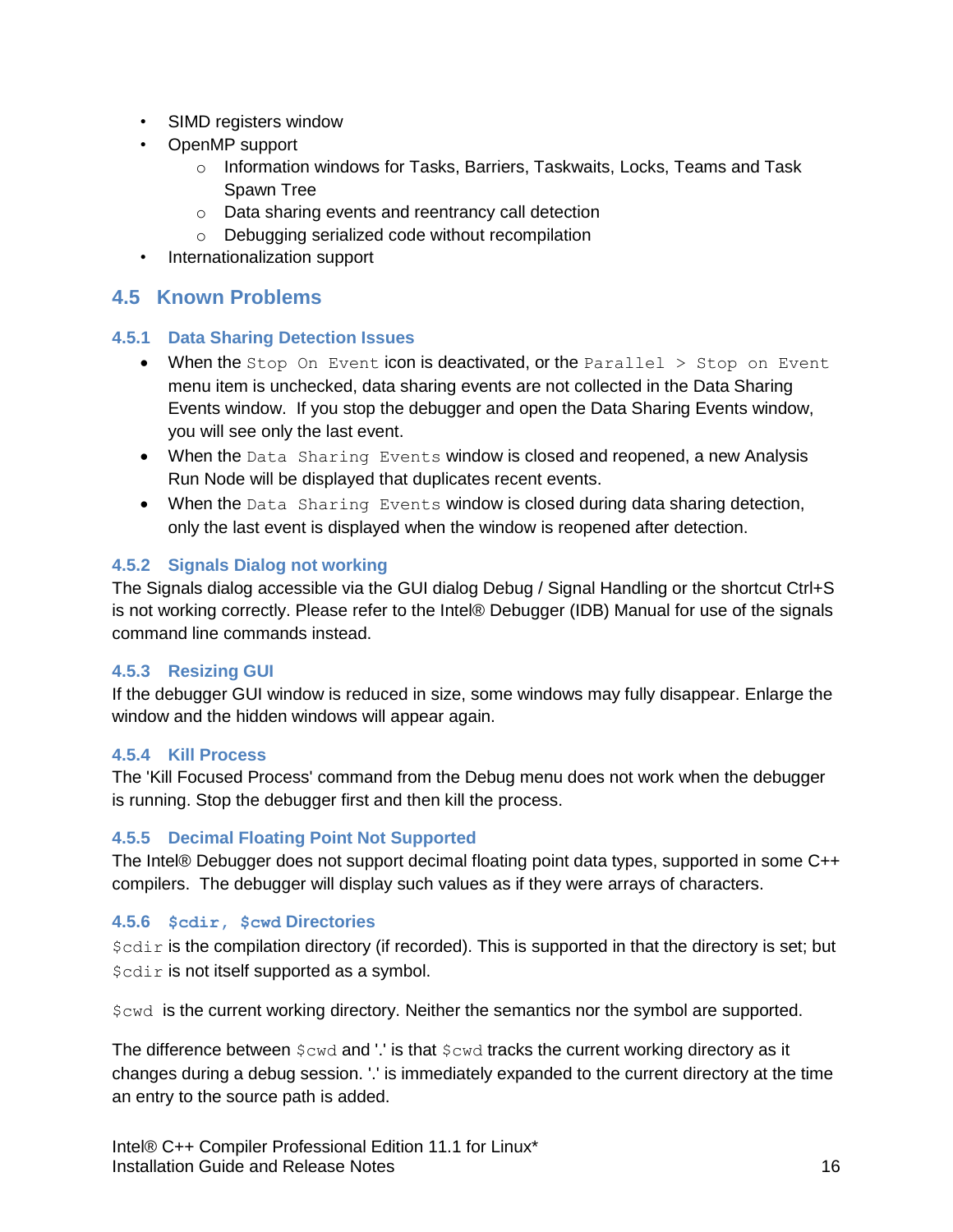#### <span id="page-16-0"></span>**4.5.7 info stack Usage**

The debugger command info stack does not currently support negative frame counts in the optional syntax below:

info stack [num]

A positive frame count num will print the innermost num frames. A negative or zero count will print no frames rather than the outermost num frames.

#### <span id="page-16-1"></span>**4.5.8 \$stepg0 Default Value Changed**

The debugger variable \$stepg0 changed default to a value of 0. With the value "0" the debugger will step over code without debug information if you do a "step" command. Set the debugger variable to 1 to be compatible with previous debugger versions as follows:

```
(idb) set $stepg0 = 1
```
#### <span id="page-16-2"></span>**4.5.9 SIGTRAP error on some Linux\* Systems**

On some rare cases with special Linux kernels a SIGTRAP error may occur when the debugger stops at a breakpoint and you continue debugging. As a workaround you can define the SIGTRAP signal as follows on command line:

```
(idb) handle SIGTRAP nopass noprint nostop
SIGTRAP is used by the debugger.
SIGTRAP No No No No Trace/breakpoint trap
(idb)
```
#### <span id="page-16-3"></span>**4.5.10 idb GUI cannot be used to debug MPI processes**

The idb GUI cannot be used to debug MPI processes. The command line interface (idbc) can be used for this purpose.

## **Eclipse Integration**

The Intel C++ Compiler for the IA-32 and Intel® 64 architectures installs an Eclipse feature and associated plugins (the Intel C++ Eclipse Product Extension) which provide support for the Intel C++ compiler when added as an Eclipse product extension site to an existing instance of the Eclipse\* Integrated Development Environment (IDE). With this feature, you will be able to use the Intel C++ compiler from within the Eclipse integrated development environment to develop your applications.

#### <span id="page-16-4"></span>**4.6 Supplied Integrations**

#### <span id="page-16-5"></span>**4.6.1 Eclipse 3.5 and CDT 6.0**

The Intel feature provided in the directory

```
<install-dir>/eclipse_support/cdt6.0/eclipse
```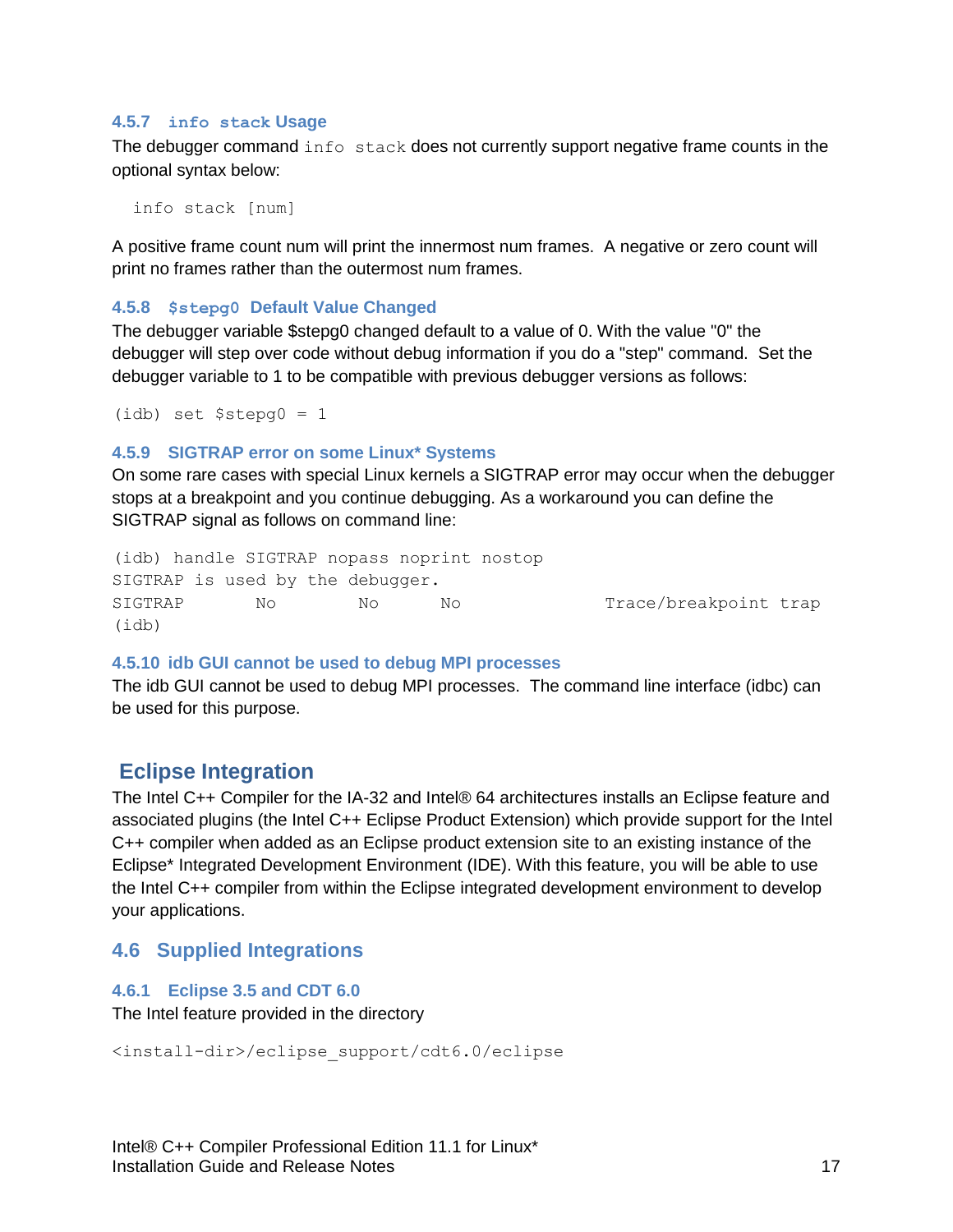supports and requires Eclipse Platform version 3.5.x, Eclipse C/C++ Development Tools (CDT) version 6.0.0 or later and a functional Java Runtime Environment (JRE) (minimum version 5.0 (also called 1.5), recommended version 6.0).

#### <span id="page-17-0"></span>**4.6.2 Eclipse 3.4 and CDT 5.0**

The Intel feature provided in the directory

<install-dir>/eclipse\_support/cdt5.0/eclipse

supports and requires Eclipse Platform version 3.4.x, Eclipse C/C++ Development Tools (CDT) version 5.0.0 or later and a functional Java Runtime Environment (JRE) (minimum version 5.0 (also called 1.5), recommended version 6.0).

#### <span id="page-17-1"></span>**4.6.3 Integration notes**

Note that the Eclipse Platform versions 3.5 and 3.4 are not currently available for the IA-64 architecture. The compiler kit includes an Eclipse integration for that architecture should the platform be released at a later date.

If you already have the proper versions of Eclipse, CDT and a functional JRE installed and configured in your environment, then you can add the Intel C++ Eclipse Product Extension to your Eclipse Platform, as described in the section, below, entitled How to Install the Intel C++ [Eclipse Product Extension in Your Eclipse Platform.](#page-17-2) Otherwise, you will first need to obtain and install Eclipse, CDT and a JRE, as described in the section, below, entitled [How to Obtain and](#page-19-0)  [Install Eclipse, CDT and a JRE](#page-19-0) and then install the Intel C++ Eclipse Product Extension.

## <span id="page-17-2"></span>**4.7 How to Install the Intel C++ Eclipse Product Extension in Your Eclipse Platform**

To add the Intel C++ product extension to your existing Eclipse configuration, follow these steps, from within Eclipse.

#### <span id="page-17-3"></span>**4.7.1 Eclipse 3.5.0 and CDT 6.0.0 "Galileo"**

Open the "Available Software" page by selecting:  $H \in \mathbb{R}^p$  > Install New Software... Click on the "Add..." button. Select "Local...". A directory browser will open. Browse to select the eclipse directory in your Intel C++ compiler installation. For example, if you installed the compiler as root to the default directory, you would browse to

/opt/intel/Compiler/11.1/uuu/eclipse\_support/cdt6.0/eclipse. Select "OK" to close the directory browser. Then select "OK" to close the "Add Site" dialog. Select the two boxes for the Intel C++ integration: there will be one box for "Intel® C++ Compiler Documentation" and a second box for "Intel® C++ Compiler Professional 11.1 for Linux\*". **Note:** The Intel features will not be visible if you have  $Group$  items by category set – unset this option to view the Intel features.

Click the "Install" button. An "Install" dialog will open which gives you a chance to review and confirm you want to install the checked items. Click "Next". You will now be asked to accept the license agreement. Accept the license agreement and click "Finish". The installation of the Intel support will proceed.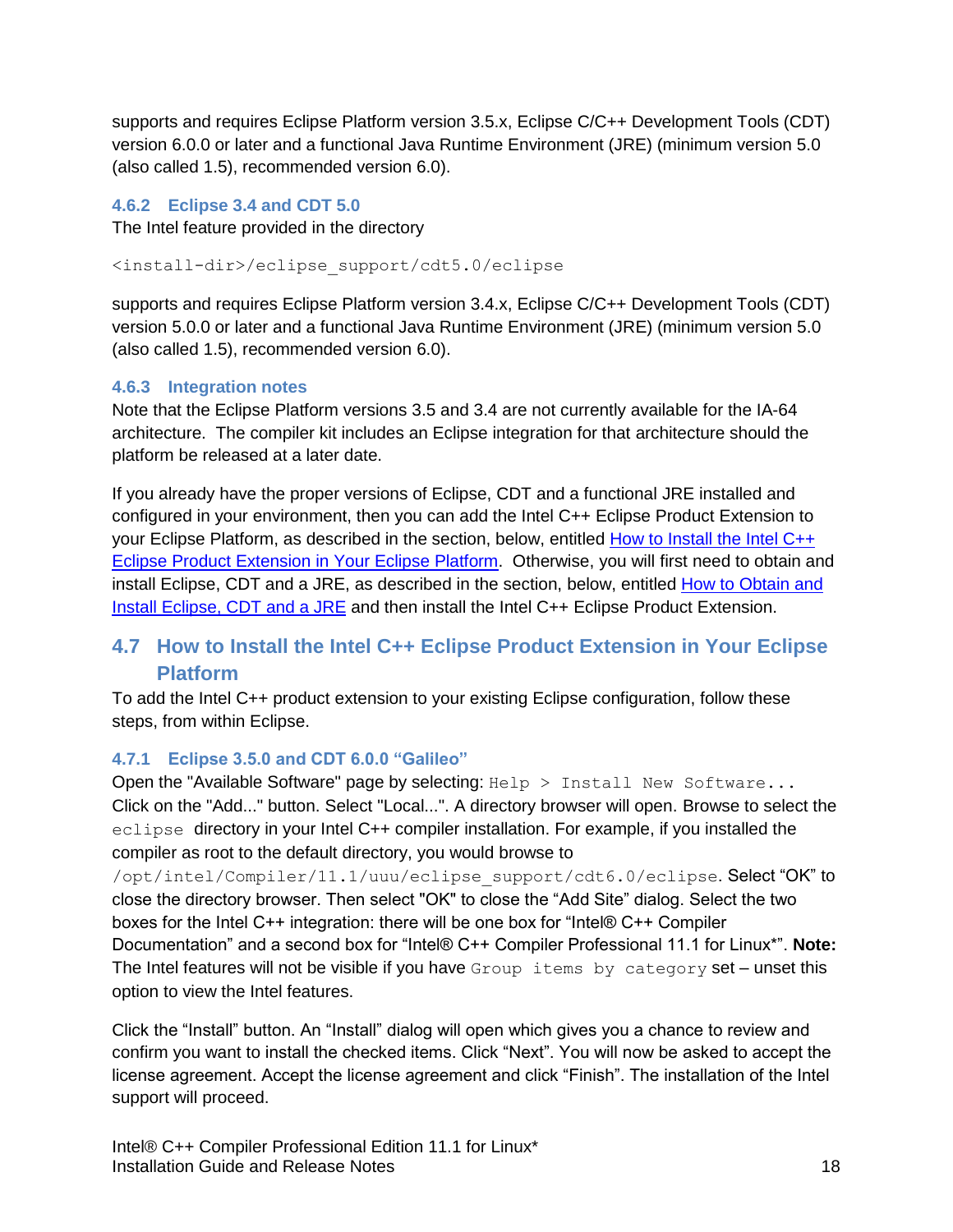When asked to restart Eclipse, select "Yes". When Eclipse restarts, you will be able to create and work with CDT projects that use the Intel C++ compiler. See the Intel C++ Compiler documentation for more information. You can find the Intel C++ documentation under  $He1p >$ Help Contents > Intel C++ Compiler Users Guide. If you also installed the Intel® Debugger (idb) along with the idb Eclipse product extension, and would like to use idb within Eclipse, you should add the idb product extension site to your Eclipse configuration in the same way. For example, if you installed the kit as root to the default directory, you would find the idb Eclipse product extension site at

/opt/intel/Compiler/11.1/uuu/idb/eclipse\_support/cdt6.0/eclipse.

#### <span id="page-18-0"></span>**4.7.2 Eclipse 3.4.0 and CDT 5.0.0 "Ganymede"**

Open the "Software Updates and Add-ons" page by selecting:

Help > Software Updates...

Select the "Available Software" tab.

Select "Add Site..." and then "Local...". A directory browser will open. Browse to select the eclipse directory in your Intel C++ compiler installation. For example, if you installed the compiler as root to the default directory, you would browse to

/opt/intel/Compiler/11.1/uuu/eclipse\_support/cdt5.0/eclipse.

Select "OK" to close the directory browser. Then select "OK" to close the "Add Site" dialog. Select the two boxes for the Intel C++ integration: there will be one box for "Intel® C++ Compiler Documentation" and a second box for "Intel® C++ Compiler 11.1 for Linux\*". **Note:** The Intel features will not be visible if you have Group items by category set – unset this option to view the Intel features.

Click the "Install" button. An "Install" dialog will open which gives you a chance to review and confirm you want to install the checked items. Click "Next". You will now be asked to accept the license agreement. Accept the license agreement and click "Finish". The installation of the Intel support will proceed.

When asked to restart Eclipse, select "Yes". When Eclipse restarts, you will be able to create and work with CDT projects that use the Intel C++ compiler. See the Intel C++ Compiler documentation for more information. You can find the Intel C++ documentation under  $He1p >$ Help Contents > Intel C++ Compiler User and Reference Guides.

If you also installed the Intel® Debugger (idb) along with the idb Eclipse product extension, and would like to use idb within Eclipse, you should add the idb product extension site to your Eclipse configuration in the same way. For example, if you installed the kit as root to the default directory, you would find the idb Eclipse product extension site at /opt/intel/Compiler/11.1/uuu/idb/eclipse\_support/cdt5.0/eclipse.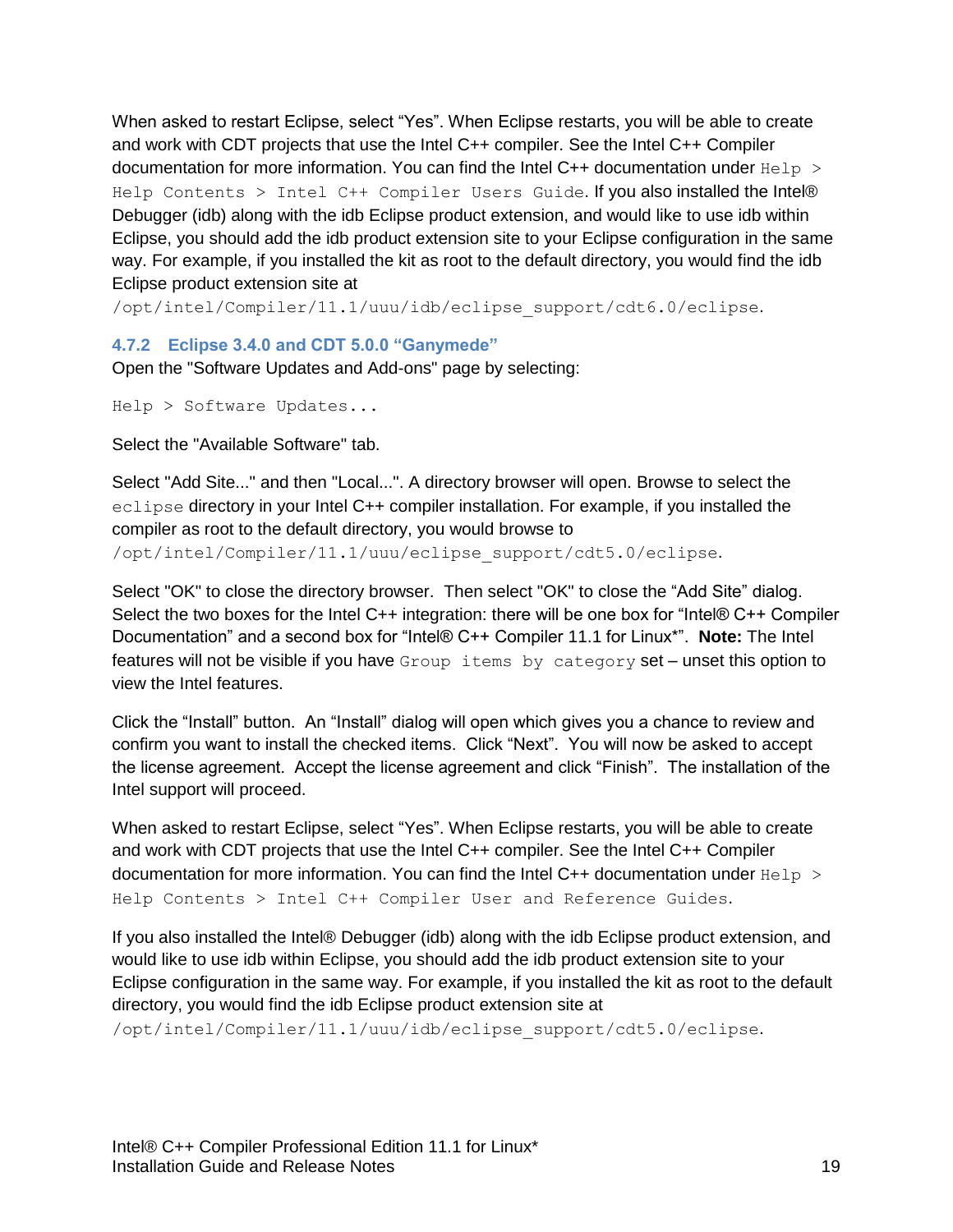## <span id="page-19-0"></span>**4.8 How to Obtain and Install Eclipse, CDT and a JRE**

Eclipse is a Java application and therefore requires a Java Runtime Environment (JRE) to execute. The 3.4.0 version of the Eclipse platform will run with a minimum version 5.0 JRE. Intel recommends using a 6.0 (1.6) JRE. The choice of a JRE is dependent on your operating environment (machine architecture, operating system, etc.) and there are many JRE's available to choose from.

#### <span id="page-19-1"></span>**4.8.1 Eclipse 3.5.0 with CDT 6.0.0**

A package containing both Eclipse 3.5.0 and CDT 6.0.0 is available from:

```
http://www.eclipse.org/downloads/packages/eclipse-ide-cc-
developers/galileor
```
Choose either the Linux 32bit or Linux 64bit download as desired.

#### <span id="page-19-2"></span>**4.8.2 Eclipse 3.4.0 and CDT 5.0.0**

A package containing both Eclipse 3.4.0 and CDT 5.0.0 is available from:

http://www.eclipse.org/downloads/packages/release/ganymede/r

Find "Eclipse IDE for C/C++ Developers" and choose either the Linux 32bit or Linux 64bit download as desired.

#### <span id="page-19-3"></span>**4.8.3 Installing JRE, Eclipse and CDT**

Once you have downloaded the appropriate files for Eclipse, CDT, and a JRE, you can install them as follows:

- 1. Install your chosen JRE according to the JRE provider's instructions.
- 2. Create a directory where you would like to install Eclipse and  $cd$  to this directory. This directory will be referred to as <eclipse-install-dir>
- 3. Copy the Eclipse package binary .  $tqz$  file to the  $\leq$  eclipse-install-dir> directory.
- 4. Expand the .tgz file.
- 5. Start eclipse

You are now ready to add the Intel C++ product extension to your Eclipse configuration as described in the section, *How to Install the Intel C++ Eclipse Product Extension in Your Eclipse Platform*. If you need help with launching Eclipse for the first time, please read the next section.

#### <span id="page-19-4"></span>**4.9 Launching Eclipse for Development with the Intel C++ Compiler**

If you have not already set your LANG environment variable, you will need to do so. For example,

setenv LANG en\_US

Setup Intel C++ compiler related environment variables by executing the iccvars.csh (or .sh) script prior to starting Eclipse: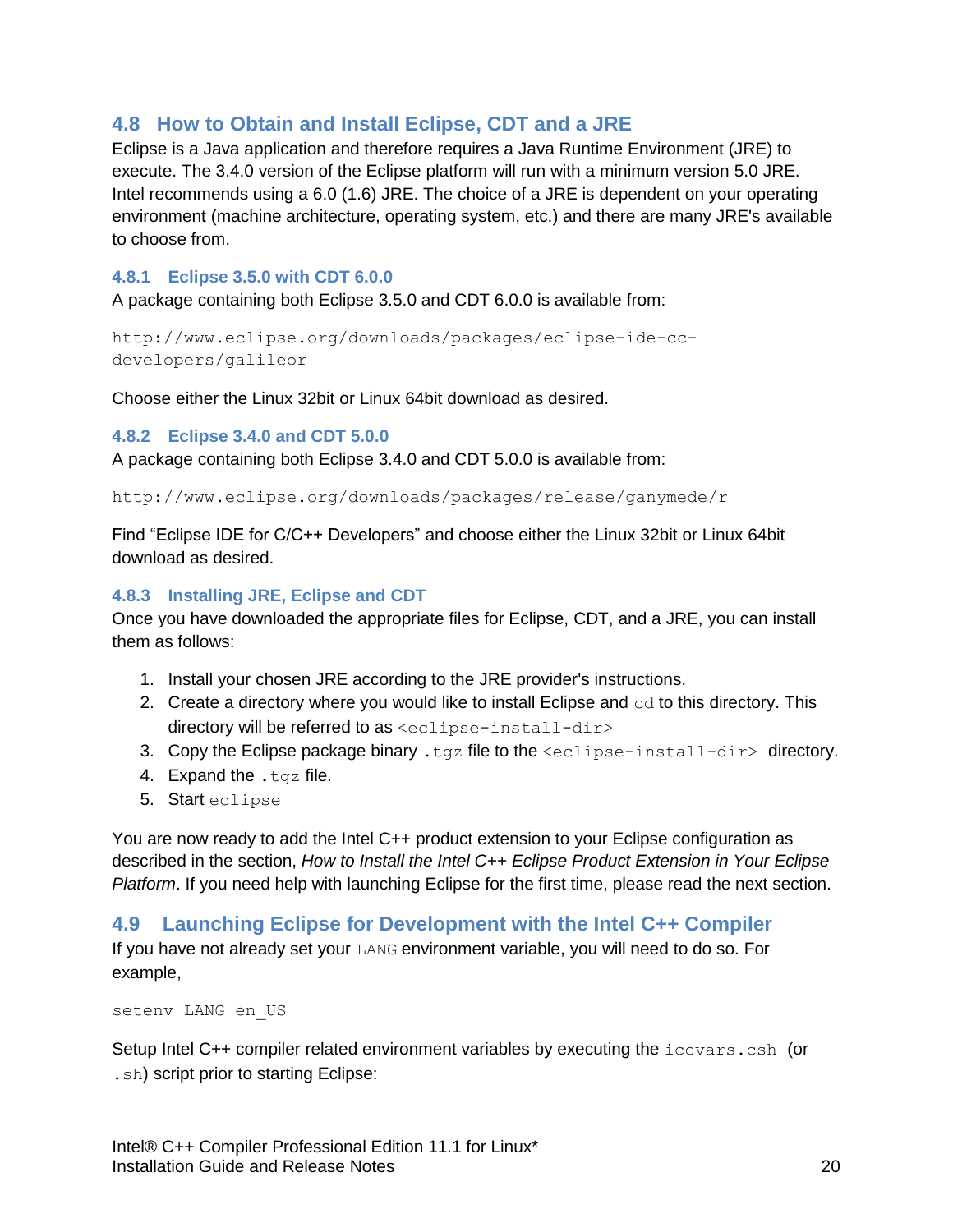source <install-dir>/bin/iccvars.csh arch arg (where "arch arg" is one of "ia32" or "intel64").

Since Eclipse requires a JRE to execute, you must ensure that an appropriate JRE is available to Eclipse prior to its invocation. You can set the PATH environment variable to the full path of the folder of the java file from the JRE installed on your system or reference the full path of the java executable from the JRE installed on your system in the -vm parameter of the Eclipse command, e.g.:

eclipse -vm /JRE folder/bin/java

Invoke the Eclipse executable directly from the directory where it has been installed. For example:

<eclipse-install-dir>/eclipse/eclipse

## <span id="page-20-0"></span>**4.10 Installing on Fedora\* Systems**

If the Intel C++ Compiler for Linux is installed on an IA-32 or Intel® 64 architecture Fedora\* system as a "local" installation, i.e. not installed as root, the installation may fail to properly execute the Eclipse graphical user interfaces to the compiler or debugger. The failure mechanism will typically be displayed as a JVM Terminated error. The error condition can also occur if the software is installed from the root account at the system level, but executed by less privileged user accounts.

The cause for this failure is that a more granular level of security has been implemented on Fedora, but this new security capability can adversely affect access to system resources, such as dynamic libraries. This new *SELinux* security capability may require adjustment by your system administrator in order for the compiler installation to work for regular users.

## <span id="page-20-1"></span>**4.11 Selecting Compiler Versions**

For Eclipse projects you can select among the installed versions of the Intel C++ Compiler. On IA-32 architecture systems, the supported Intel compiler versions are 9.1, 10.0, 10.1, 11.0 and 11.1. On Intel® 64 architecture systems, only compiler versions 11.0 and 11.1 are supported.

# <span id="page-20-2"></span>**5 Intel® Integrated Performance Primitives**

This section summarizes changes, new features and late-breaking news about the Intel® Integrated Performance Primitives as part of Intel C++ Compiler Professional Edition.

# <span id="page-20-3"></span>**5.1 New and Changed Features**

- Support Intel® Advanced Vector Extensions (Intel® AVX)
- Support Intel® Core™ i7 processor with new optimization and threading control/optimization
- 3D Image Processing: 3D Geometric Transforms, 3D Filters
- New Data Compression Functions APIs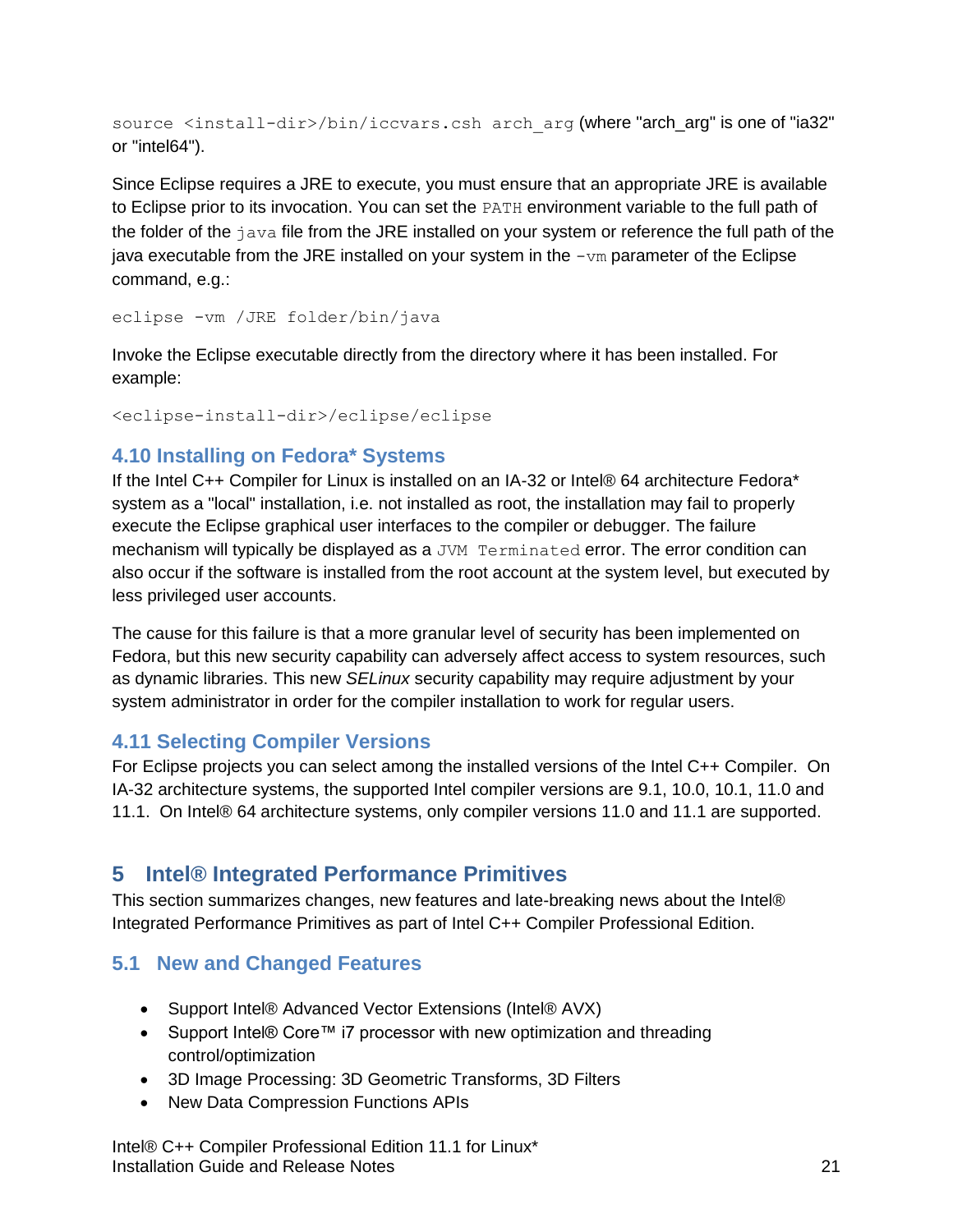- New Intel IPP Crypto support to RSA\_SSA1.5 and RSA\_PKCSv1.5
- Unified Image Classes (UIC) to add PNG format support and new features to support DXT1, DXT3, DXT5 texture compression
- Advanced lighting functions including Spherical Harmonic and Perlin Noise generation **Functions**
- New video coding areas improvement including Scene Analyzer in MPEG-2, Intensity Compensation & Overlap Smoothing in VC1
- Samples for Signal Processing, Image Processing, String Processing and C++, C# language support have been added in \Samples folder. Others can be downloadable by clicking "Free Code Samples" at http://software.intel.com/en-us/intel-ipp
- The deprecated APIs have been added more reference information in reference manual and header files.

## <span id="page-21-0"></span>**5.2 Known Limitations**

The context-sensitive help may fail to work for some flavors of the generated functions (with the "ippg" prefix).

## <span id="page-21-1"></span>**5.3 Intel® IPP Cryptography Libraries are Available as a Separate Download**

The Intel® IPP cryptography libraries are available as a separate download. For download and installation instructions, please read

http://software.intel.com/en-us/articles/download-ipp-cryptography-libraries/

## <span id="page-21-2"></span>**5.4 Intel® IPP Code Samples**

The Intel® IPP code samples are organized into downloadable packages for Windows\*, Linux\* and Mac OS\* at

http://software.intel.com/en-us/articles/intel-integrated-performance-primitives-code-samples/

The samples include source code for audio/video codecs, image processing and media player applications, and for calling functions from C++, C# and Java\*. Instructions on how to build the sample are described in a readme file that comes with the installation package for each sample.

# <span id="page-21-3"></span>**6 Intel® Math Kernel Library**

This section summarizes changes, new features and late-breaking news about the Intel® Math Kernel Library as part of Intel C++ Compiler Professional Edition.

## <span id="page-21-4"></span>**6.1 Changes in This Version**

#### <span id="page-21-5"></span>**6.1.1 New features**

- LAPACK 3.2
	- o 238 new LAPACK functions
	- o Extra Precise Iterative Refinement
	- o Non-Negative Diagonals from Householder QR factorization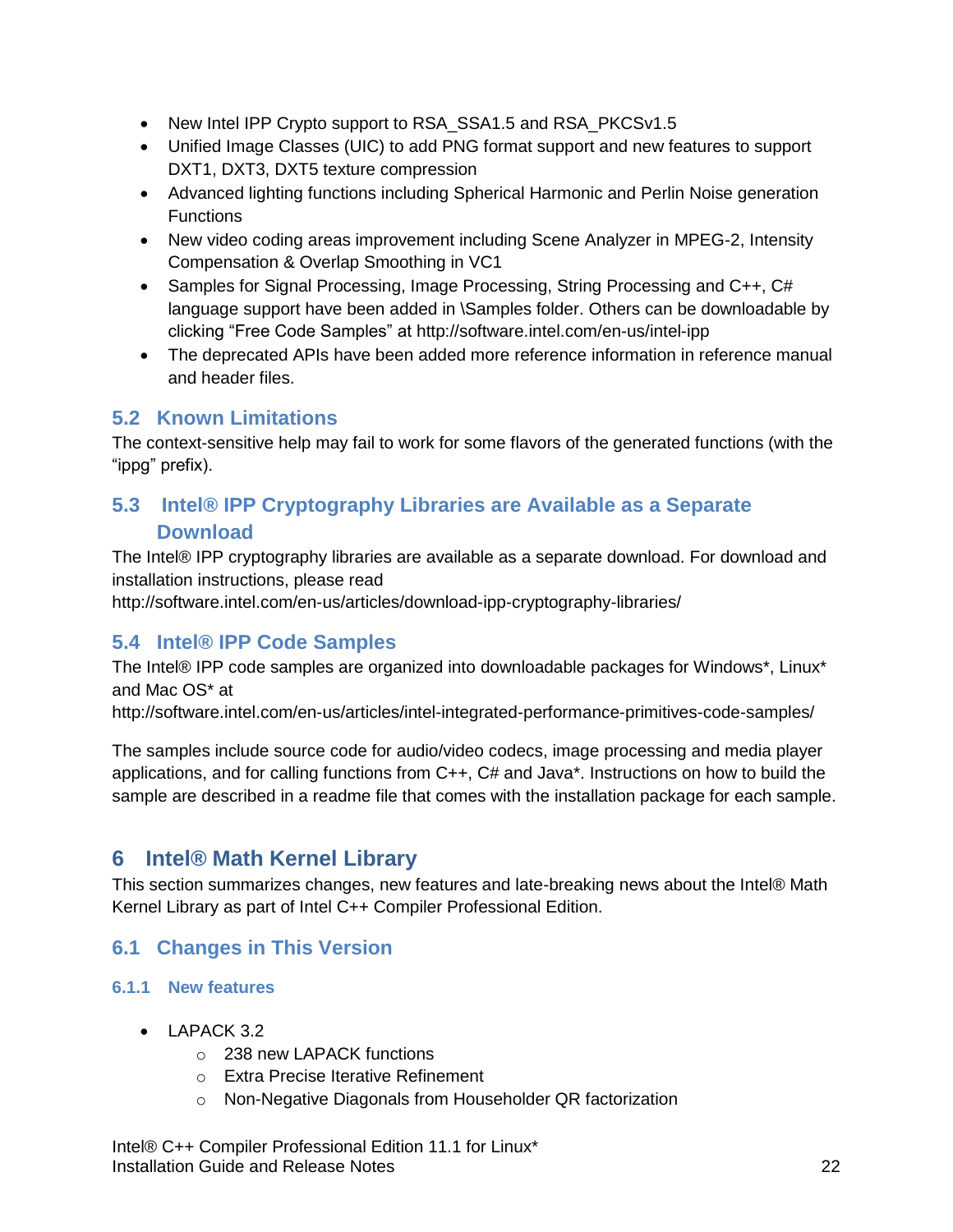- o High Performance QR and Householder Reflections on Low-Profile Matrices
- o New fast and accurate Jacobi SVD
- o Routines for Rectangular Full Packed format
- o Pivoted Cholesky
- o Mixed precision iterative refinement (Cholesky)
- o More robust DQDS algorithm
- Introduced implementation of the DZGEMM Extended BLAS function (as described at http://www.netlib.org/blas/blast-forum/). See the description of the \*gemm family of functions in the BLAS section of the reference manual.
- PARDISO now supports real and complex, single precision data

## <span id="page-22-0"></span>**6.1.2 Usability/Interface improvements**

- Sparse matrix format conversion routines which convert between the following formats:
	- $\circ$  CSR (3-array variation)  $\leftrightarrow$  CSC (3-array variation)
	- $\circ$  CSR (3-array variation)  $\leftrightarrow$  diagonal format
	- $\circ$  CSR (3-array variation)  $\leftrightarrow$  skyline
- Fortran95 BLAS and LAPACK compiled module files (.mod) are now included
	- $\circ$  Modules are pre-built with the Intel Fortran Compiler and are located in the include directory (see Intel® MKL User's Guide for full path)
	- o Source is still available for use with other compilers
	- $\circ$  Documentation for these interfaces can be found in the Intel® MKL User's Guide
- The FFTW3 interface is now integrated directly into the main libraries
	- $\circ$  Source code is still available to create wrappers for use with compilers not compatible with the default Intel® Fortran compiler convention for name decoration
	- o See Appendix G of the Reference Manual for information
- DFTI\_DESCRIPTOR\_HANDLE now represents a true type name and can now be referenced as a type in user programs
- Added parameter to Jacobi matrix calculation routine in the optimization solver domain to allow access to user data (see the description of the djacobix function in the reference manual for more information)
- Added an interface mapping calls to single precision BLAS functions in Intel® MKL (functions with "s" or "c" initial letter) to 64-bit floating point precision functions has been added on 64-bit architectures (See "sp2dp" in the Intel® MKL User Guide for more information)
- Compatibility libraries (also known as "dummy" libraries) have been removed from this version of the library

## <span id="page-22-1"></span>**6.1.3 Performance improvements**

- Further threading in BLAS level 1 and 2 functions for Intel® 64 architecture
	- o Level 1 functions (vector-vector): (CS,ZD,S,D)ROT, (C,Z,S,D)COPY, and (C,Z,S,D)SWAP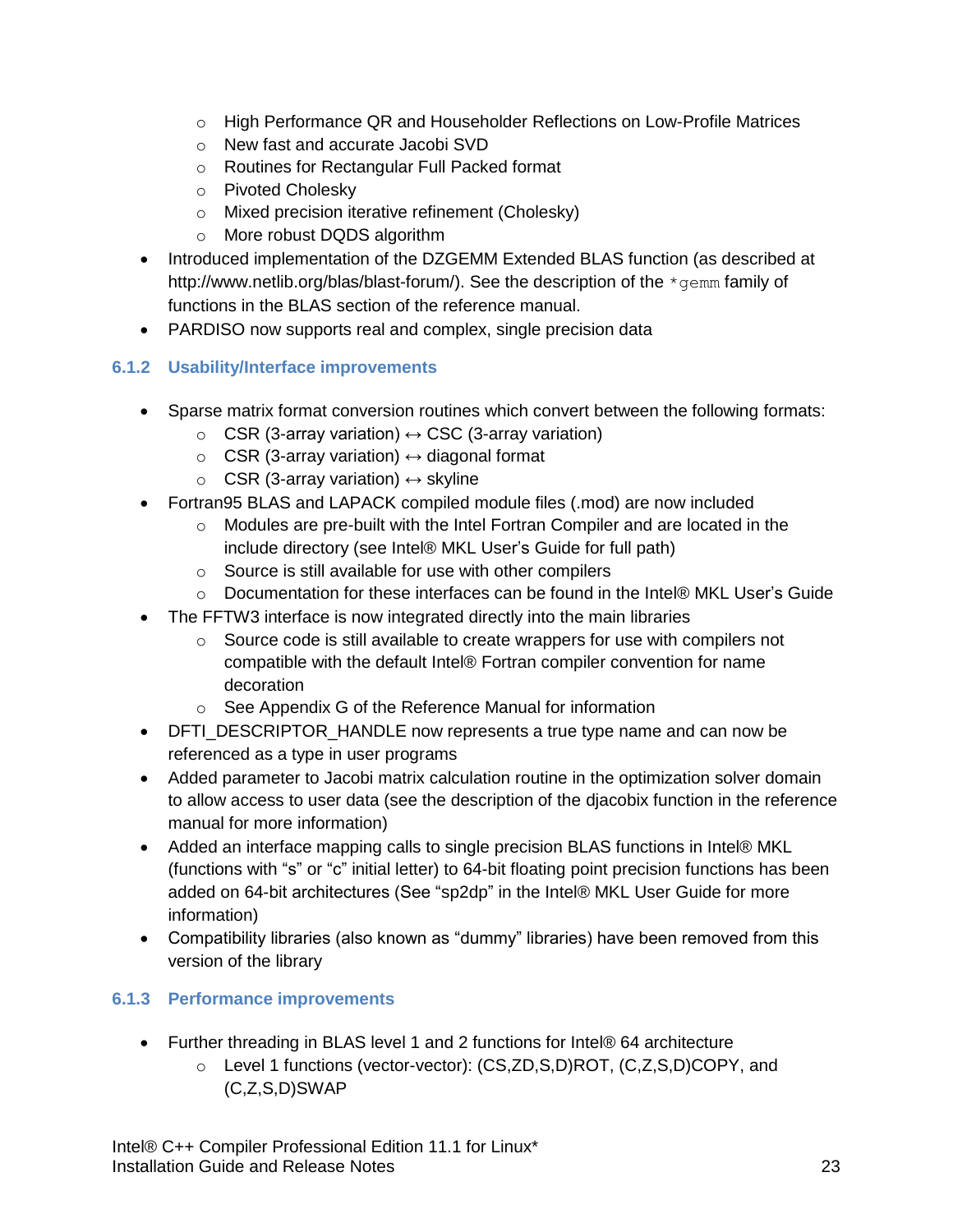- Increase in performance by up to 1.7-4.7 times over version 10.1 Update 1 on 4-core Intel® Core™ i7 processor depending on data location in cache
- Increase in performance by up to 14-130 times over version 10.1 Update 1 on 24-core Intel® Xeon® processor 7400 series system, depending on data location in cache
- o Level 2 functions (matrix-vector): (C,Z,S,D)TRMV, (S,D)SYMV, (S,D)SYR, and (S,D)SYR2
	- Increase in performance by up to 1.9-2.9 times over version 10.1 Update 1 on 4-core Intel® Core™ i7 processor, depending on data location in cache
	- Increase in performance by up to 16-40 times over version 10.1 Update 1 on 24-core Intel® Xeon® processor 7400 series system, depending on data location in cache
- Introduced recursive algorithm in 32-bit sequential version of DSYRK for up to 20% performance improvement on Intel® Core™ i7 processors and Intel® Xeon® processors in 5300, 5400, and 7400 series.
- Improved LU factorization (DGETRF) by 25% over Intel MKL 10.1 Update 1 for large sizes on the Intel® Xeon® 7460 Processor; small sizes are also dramatically improved
- BLAS \*TBMV/\*TBSV functions now use level 1 BLAS functions to improve performance by up to 3% on Intel® Core™ i7 processors and up to 10% on Intel® Core™2 processor 5300 and 5400 series.
- Improved threading algorithms to increase DGEMM performance
	- $\circ$  up to 7% improvement on 8 threads and up to 50% on 3,5,7 threads on the Intel® Core™ i7 processor
	- o up to 50% improvement on 3 threads on Intel® Xeon® processor 7400 series.
- Threaded 1D complex-to-complex FFTs for non-prime sizes
- New algorithms for 3D complex-to-complex transforms deliver better performance for small sizes (up to 64x64x64) on 1 or 2 threads
- Implemented high-level parallelization of out-of-core (OOC) PARDISO when operating on symmetric positive definite matrices.
- Reduced memory use by PARDISO for both in-core and out-of-core on all matrix types
- PARDISO OOC now uses less than half the memory previously used in Intel MKL 10.1 for real symmetric, complex Hermitian, or complex symmetric matrices
- Parallelized Reordering and Symbolic factorization stage in PARDISO/DSS
- Up to 2 times better performance (30% improvement on average) on Intel® Core® i7 and Intel® Core™2 processors for the following VML functions: v(s,d)Round, v(s,d)Inv, v(s,d)Div, v(s,d)Sqrt, v(s,d)Exp, v(s,d)Ln, v(s,d)Atan, v(s,d)Atan2
- Optimized versions of the following functions available for Intel® Advanced Vector Extensions (Intel® AVX)
	- o BLAS: DGEMM
	- o FFTs
	- o VML: exp, log, and pow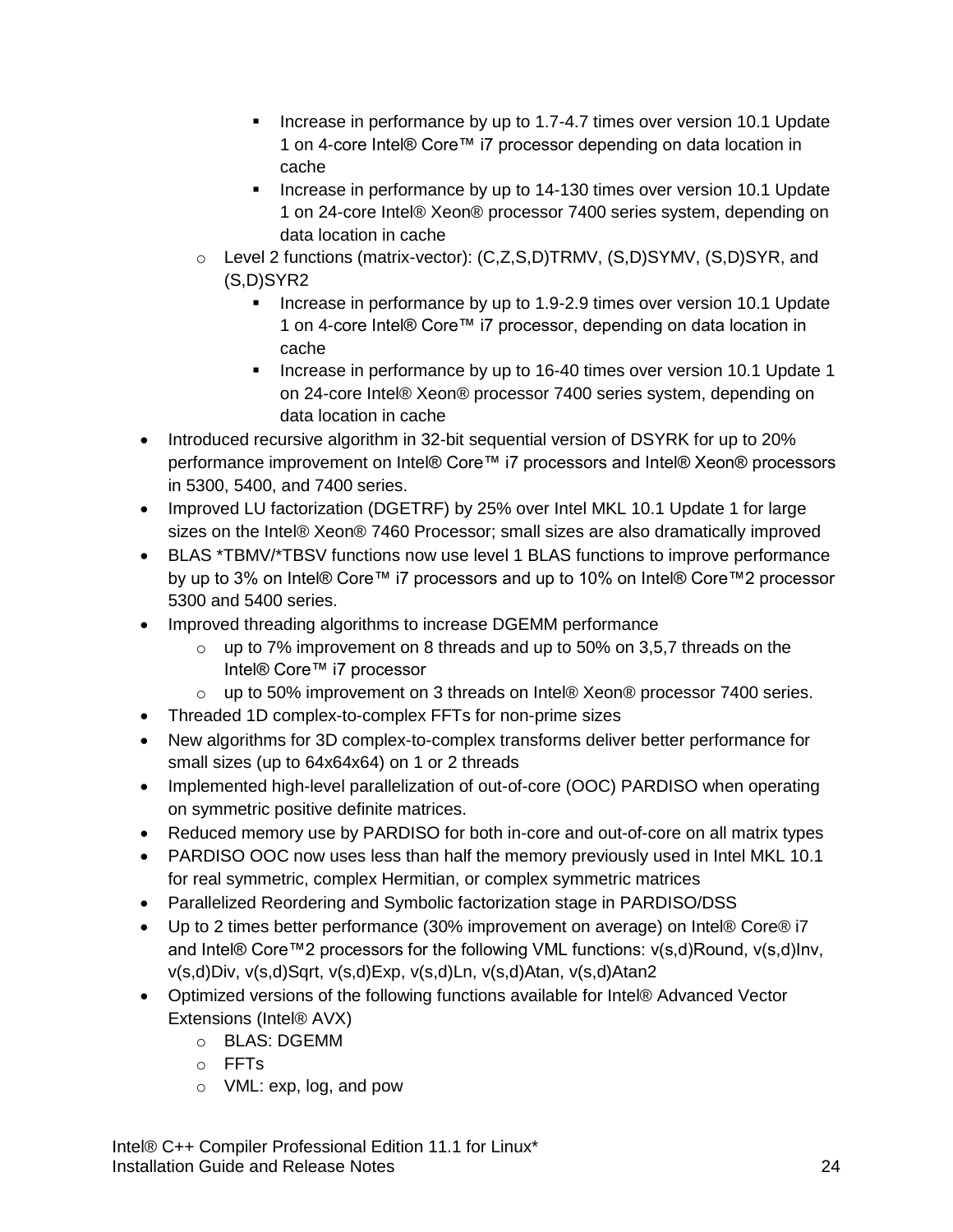$\circ$  See important information in the Intel® MKL User's Guide regarding the mkl enable instructions() function for access to these functions

## <span id="page-24-0"></span>**6.2 Known Issues**

A full list of the known limitations of this release can be found in the Knowledge Base for the Intel® MKL at http://software.intel.com/en-us/articles/known-limitations-in-intel-mkl-10-2

## <span id="page-24-1"></span>**6.3 Notices**

The following change is planned for future versions of Intel MKL. Please contact [Technical](#page-6-3)  [Support](#page-6-3) if you have concerns:

• Content in the libraries containing  $\text{solver}$  in the filenames will be moved to the core library in a future version of Intel MKL. These  $\text{solver}$  libraries will then be removed.

## <span id="page-24-2"></span>**6.4 Attributions**

As referenced in the End User License Agreement, attribution requires, at a minimum, prominently displaying the full Intel product name (e.g. "Intel® Math Kernel Library") and providing a link/URL to the Intel® MKL homepage (www.intel.com/software/products/mkl) in both the product documentation and website.

The original versions of the BLAS from which that part of Intel® MKL was derived can be obtained from http://www.netlib.org/blas/index.html.

The original versions of LAPACK from which that part of Intel® MKL was derived can be obtained from http://www.netlib.org/lapack/index.html. The authors of LAPACK are E. Anderson, Z. Bai, C. Bischof, S. Blackford, J. Demmel, J. Dongarra, J. Du Croz, A. Greenbaum, S. Hammarling, A. McKenney, and D. Sorensen. Our FORTRAN 90/95 interfaces to LAPACK are similar to those in the LAPACK95 package at http://www.netlib.org/lapack95/index.html. All interfaces are provided for pure procedures.

The original versions of ScaLAPACK from which that part of Intel® MKL was derived can be obtained from http://www.netlib.org/scalapack/index.html. The authors of ScaLAPACK are L. S. Blackford, J. Choi, A. Cleary, E. D'Azevedo, J. Demmel, I. Dhillon, J. Dongarra, S. Hammarling, G. Henry, A. Petitet, K. Stanley, D. Walker, and R. C. Whaley.

PARDISO in Intel® MKL is compliant with the 3.2 release of PARDISO that is freely distributed by the University of Basel. It can be obtained at http://www.pardiso-project.org.

Some FFT functions in this release of Intel® MKL have been generated by the SPIRAL software generation system (http://www.spiral.net/) under license from Carnegie Mellon University. Some FFT functions in this release of the Intel® MKL DFTI have been generated by the UHFFT software generation system under license from University of Houston. The Authors of SPIRAL are Markus Puschel, Jose Moura, Jeremy Johnson, David Padua, Manuela Veloso, Bryan Singer, Jianxin Xiong, Franz Franchetti, Aca Gacic, Yevgen Voronenko, Kang Chen, Robert W. Johnson, and Nick Rizzolo.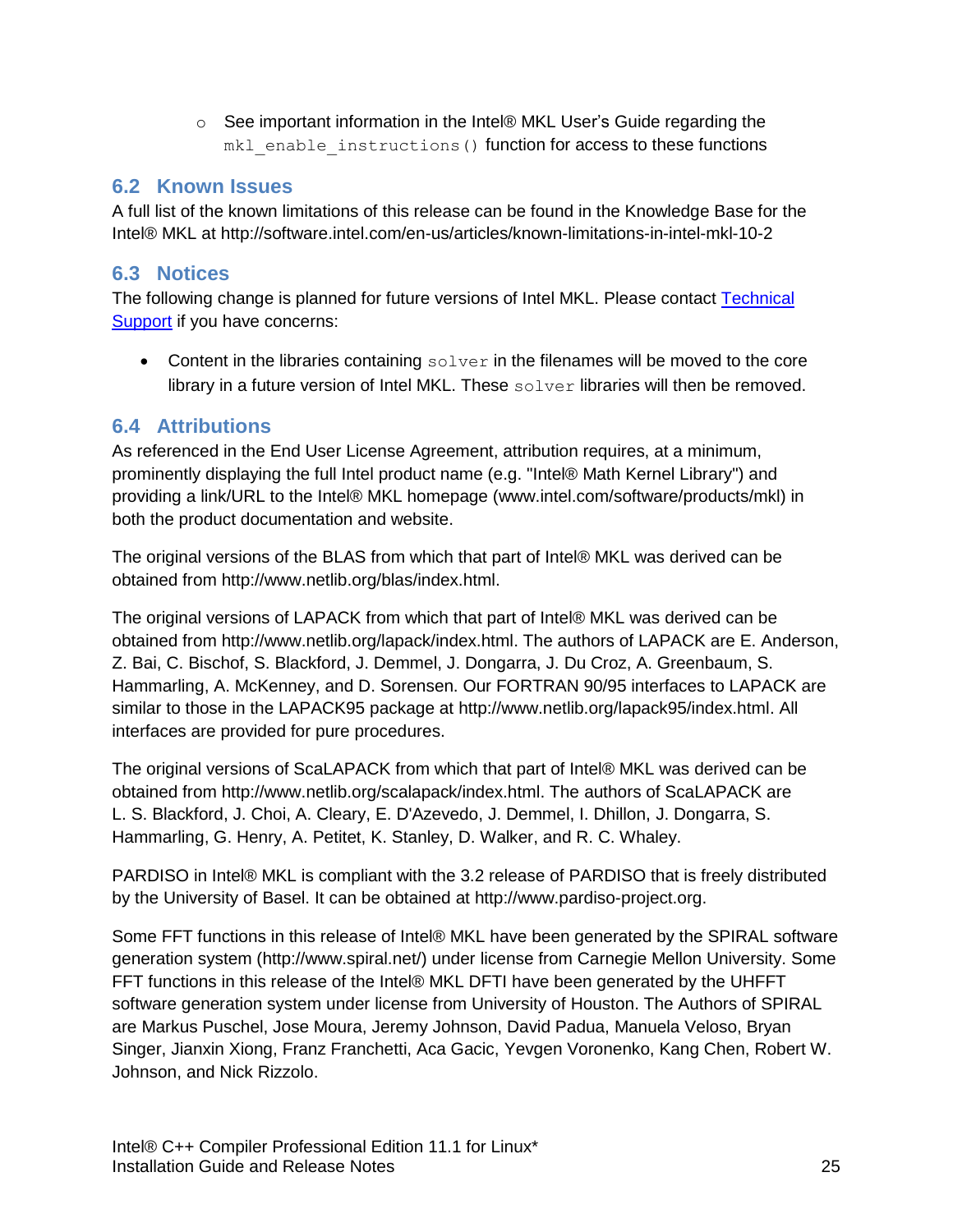# <span id="page-25-0"></span>**7 Intel® Threading Building Blocks**

This section summarizes changes, new features and late-breaking news about Intel® Threading Building Blocks (Intel® TBB).

- Unhandled exceptions in the user code executed in the context of TBB algorithms or containers may lead to segmentation faults when Intel(R) C++ Compiler 10.x is used with glibc 2.3.2, 2.3.3, or 2.3.4.
- To allow more accurate results to be obtained with Intel® Thread Checker or Intel® Thread Profiler, download the latest update releases of these products before using them with Intel® Threading Building Blocks.
- If you are using Intel® Threading Building Blocks and OpenMP<sup>\*</sup> constructs mixed together in rapid succession in the same program, and you are using Intel compilers for your OpenMP\* code, set KMP\_BLOCKTIME to a small value (e.g., 20 milliseconds to improve performance. This setting can also be made within your OpenMP\* code via the kmp\_set\_blocktime() library call. See the compiler OpenMP\* documentation for more details on KMP\_BLOCKTIME and kmp\_set\_blocktime().
- In general, non-debug ("release") builds of applications or examples should link against the non-debug versions of the Intel® Threading Building Blocks libraries, and debug builds should link against the debug versions of these libraries. See the Tutorial in the product documentation sub-directory for more details on debug vs. release libraries.
- When using Ubuntu\* 7.04 in 64-bit mode, compilations can fail with error messages saying that "`::system' has not been declared". These failures can be worked around by removing libpthread-dev from the system. See the following link for more details: <https://bugs.launchpad.net/ubuntu/+source/gcc-4.1/+bug/77559>

# <span id="page-25-1"></span>**8 Disclaimer and Legal Information**

INFORMATION IN THIS DOCUMENT IS PROVIDED IN CONNECTION WITH INTEL(R) PRODUCTS. NO LICENSE, EXPRESS OR IMPLIED, BY ESTOPPEL OR OTHERWISE, TO ANY INTELLECTUAL PROPERTY RIGHTS IS GRANTED BY THIS DOCUMENT. EXCEPT AS PROVIDED IN INTEL'S TERMS AND CONDITIONS OF SALE FOR SUCH PRODUCTS, INTEL ASSUMES NO LIABILITY WHATSOEVER, AND INTEL DISCLAIMS ANY EXPRESS OR IMPLIED WARRANTY, RELATING TO SALE AND/OR USE OF INTEL PRODUCTS INCLUDING LIABILITY OR WARRANTIES RELATING TO FITNESS FOR A PARTICULAR PURPOSE, MERCHANTABILITY, OR INFRINGEMENT OF ANY PATENT, COPYRIGHT OR OTHER INTELLECTUAL PROPERTY RIGHT. UNLESS OTHERWISE AGREED IN WRITING BY INTEL, THE INTEL PRODUCTS ARE NOT DESIGNED NOR INTENDED FOR ANY APPLICATION IN WHICH THE FAILURE OF THE INTEL PRODUCT COULD CREATE A SITUATION WHERE PERSONAL INJURY OR DEATH MAY OCCUR.

Intel may make changes to specifications and product descriptions at any time, without notice. Designers must not rely on the absence or characteristics of any features or instructions marked "reserved" or "undefined." Intel reserves these for future definition and shall have no responsibility whatsoever for conflicts or incompatibilities arising from future changes to them.